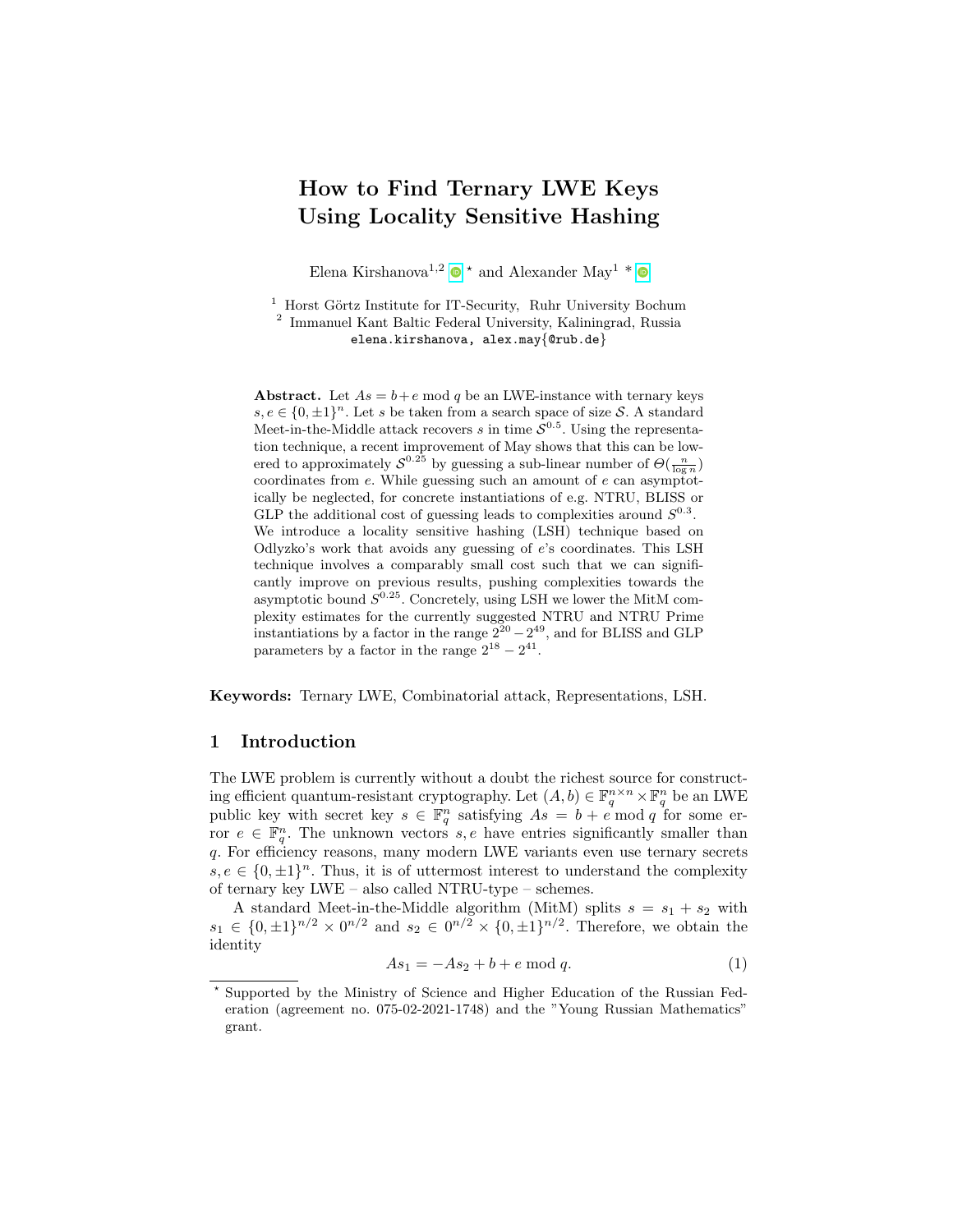<span id="page-1-2"></span>One then computes for all potential  $s_1, s_2$  the values  $As_1$  and  $-As_2 + b$ . With high probability only for the correct pair  $s_1, s_2$  these values are apart by a ternary error  $e \in \{0, \pm 1\}^n$ . The correct pair is efficiently identified by a locality sensitive hash function proposed by Odlyzko, mentioned in the original NTRU paper [\[HPS98\]](#page-22-0).

Recently, the above MitM attack has been improved by May [\[May21\]](#page-23-0), based on the representation techniques that was developed in [\[HJ10,](#page-22-1)[BCJ11,](#page-22-2)[BJMM12\]](#page-22-3). The key idea in [\[May21\]](#page-23-0) is to search over all  $s_1, s_2 \in \{0, \pm 1\}^n$  that satisfy Equation [\(1\)](#page-0-0) on  $k = \Theta(\frac{n}{\log n})$  coordinates exactly, and on the remaining  $n - k$ coordinates up to the entries of  $e$  (using Odylzko's hashing). This in turn implies that we have to initially guess  $k$  coordinates of  $e$  to realize the exact matching.

Our contribution: We show that a suitable modification of Odylzko's locality sensitive hash function (LSH) allows to avoid any error guessing in [\[May21\]](#page-23-0). Since the cost of our LSH function is comparatively small, in turn we significantly improve over the MitM complexities given in [\[May21\]](#page-23-0), see Table [1.](#page-1-0)[3](#page-1-1)

<span id="page-1-0"></span>

|                         | (n,q,w)             | S<br>[bit] | [May21]<br> bit | Our<br>[bit] | [DDGR20]<br>$Core-SVP$ |
|-------------------------|---------------------|------------|-----------------|--------------|------------------------|
| NTRU IEEE [IEE08]       | (659, 2048, 76)     | 408        | 146             | 135          | 151                    |
|                         | (761, 2048, 84)     | 457        | 166             | 162          | 176                    |
|                         | (1087, 2048, 126)   | 680        | 243             | 221          | 260                    |
|                         | (1499, 2048, 158)   | 877        | 315             | 283          | 358                    |
|                         |                     |            |                 |              |                        |
| NTRU $[CDH^+20]$        | (509, 2048, 254)    | 754        | 227             | 191          | 124                    |
|                         | (677, 2048, 254)    | 891        | 273             | 226          | 167                    |
|                         | (821, 4096, 510)    | 1286       | 378             | 358          | 197                    |
|                         | (701, 8192, 468)    | 1101       | 327             | 295          | 155                    |
| NTRU Prime $[BBC + 20]$ | (653, 4621, 288)    | 925        | 272             | 228          | 148                    |
|                         | (761, 4591, 286)    | 1003       | 301             | 268          | 174                    |
|                         | (857, 5167, 322)    | 1131       | 338             | 315          | 196                    |
| BLISS I+II [DDLL13]     | (512, 12289, 154)   | 597        | 187             | 159          | 102                    |
| GLP I [GLP12]           | (512, 8383489, 342) | 802        | 225             | 184          | 60                     |

Table 1: Results of our LSH Meet-in-the-Middle Attack.

In comparison to the results in [\[May21\]](#page-23-0), for the encryption schemes NTRU and NTRU Prime we gain a run time factor between  $2^{20}$  for NTRU-821 and  $2^{49}$ 

<span id="page-1-1"></span><sup>&</sup>lt;sup>3</sup> The scripts to reproduce the tables are available at [https://github.com/](https://github.com/ElenaKirshanova/ntru_with_lsh) [ElenaKirshanova/ntru](https://github.com/ElenaKirshanova/ntru_with_lsh) with lsh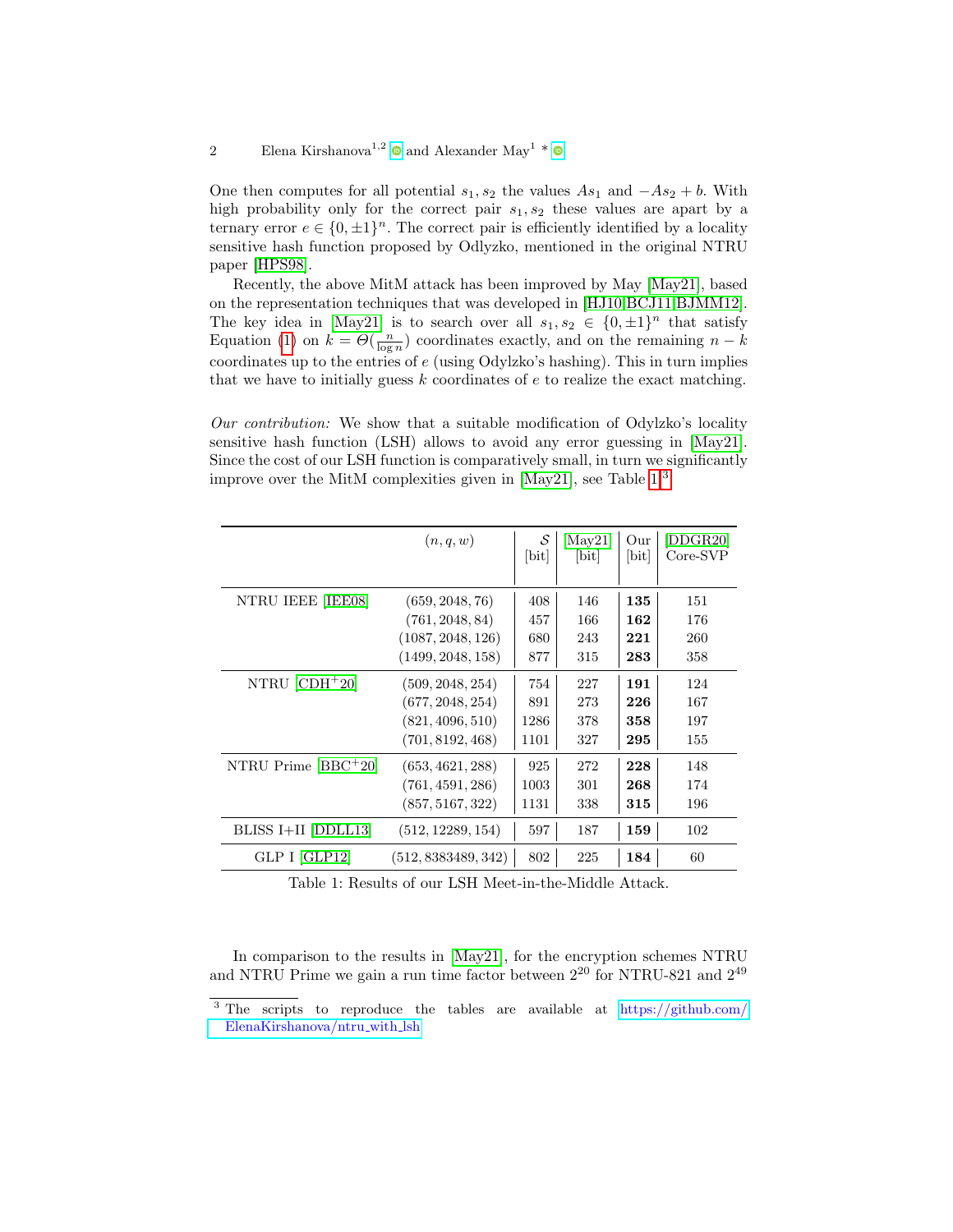<span id="page-2-2"></span>for NTRU-677. For the signatures schemes we gain a  $2^{18}$  factor for BLISS I+II, and a  $2^{41}$ -factor for GLP I.

In terms of the search space size  $S$  for the secret key, we obtain attacks in the range  $S^{0.23}$  for GLP-I and  $S^{0.28}$  for NTRU-821. These exponents in the range [0.23, 0.28] are close to the asymptotic exponents achieved in [\[May21\]](#page-23-0), and thus indicate the optimality of our LSH approach.

Another direction of improvement is the use of the representation technique not only for the enumeration of  $s$  as in [\[May21\]](#page-23-0), but also for the error vector  $e$ . This approach yields comparable improvements to our LSH technique: we provide more details in Section [7.](#page-16-0) Since LSH and representations of e are somewhat orthogonal techniques to exploit the structure of e, we currently do not see a way to combine both approaches.

In comparison to the (highly optimized) lattice attacks in the Core-SVP metric from [\[DDGR20\]](#page-22-4), our estimates are still a tad bit away. However, we beat current lattice estimates for a selection of the NTRU IEEE 1363-2008 standard [\[IEE08\]](#page-22-5), see Table [1.](#page-1-0) For instance, for the ees1499ep1 parameter set we further improve the attack of [\[May21\]](#page-23-0) by another 32 bits, now beating current lattice estimates by 75 bits.

This demonstrates that our purely combinatorial attack shows its strength in the small weight regime, e.g. for ees 1499ep1 with only  $w = 158$  non-zero secret key coefficients. We would like to point out that current cold-boot attack scenarios such as [\[ADP18\]](#page-20-1) live in the (really) small weight regime. We provide cold-boot applications of our attack in Section [6.](#page-14-0)

On the technical level, we have to construct an LSH approach that realizes an approximate hashing over many levels of a search tree. This is not straightforward, since Odlyzko's original LSH function does not provide linearity. We realize an LSH hashing over search trees via suitable combinations of projections. Given the importance of search tree constructions optimizations with LSH [\[MO15\]](#page-23-1), we hope that our projection technique will find more applications.

*Notations.* We denote by  $\mathbb{Z}_q$  the ring of integers modulo  $q \geq 2$ . Vectors are denoted by lowercase letters, matrices by uppercase letters. The  $n \times n$  identity matrix is denoted by  $I_n$ . The  $\ell_{\infty}$ -norm of vector x, denoted by  $||x||_{\infty}$ , is max<sub>i</sub> |x<sub>i</sub>|. For a set  $S$ , we denote by  $|S|$  its size.

We shall also make use of multinomial coefficients: for positive integers  $n$ ,  ${n_i}_{i\leq k}$  such that  $n = n_1 + \ldots + n_k$ , the multinomial coefficient, denoted by  $\binom{n}{n_1,\ldots,n_{k-1},\ldots}$ , is the product  $\binom{n}{n_1} \cdot \binom{n-n_1}{n_2} \cdot \ldots \cdot \binom{n-\sum_{i < k} n_i}{n_k}$ .

# <span id="page-2-1"></span>2 Generalizing Odlyzko's LSH

In order to generalize Odlyzko's LSH to search trees, we consider the following problem abstraction that we face for every node of our search tree constructions.

<span id="page-2-0"></span>Definition 1 (Close pairs problem in  $\ell_{\infty}$ -norm). Given two equal-sized lists  $L_1, L_2$  of iid. uniform random vectors from  $\mathbb{Z}_q^n$ , find an  $(1 - o(1))$ -fraction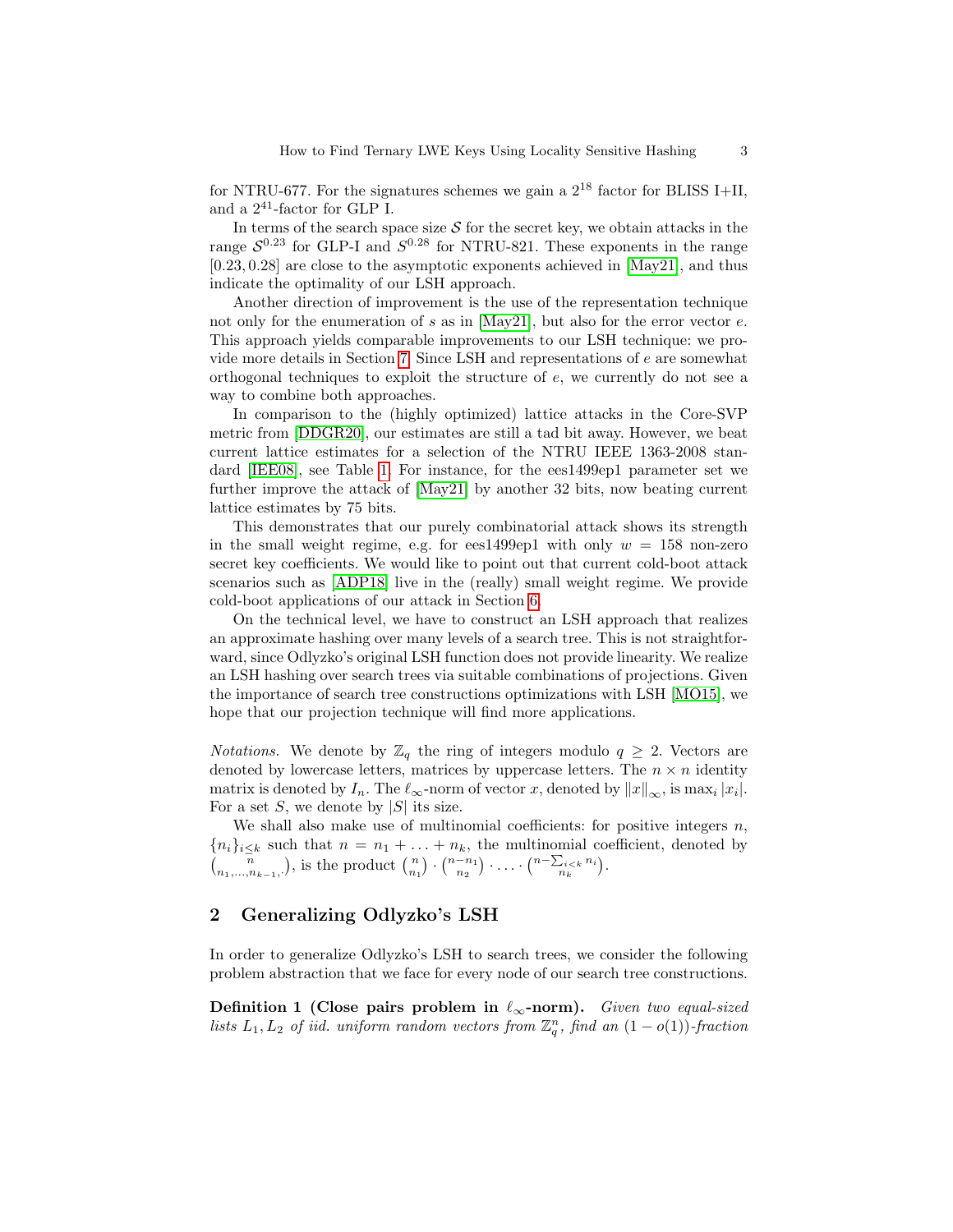<span id="page-3-1"></span>of all pairs  $(x_1, x_2) \in L_1 \times L_2$  that satisfy  $\|(x_1 - x_2) \mod q\|_{\infty} = 1$ . Any such pair is called 1-close.

This is an average-case version of the close pairs problem and we shall make use of the distribution in our analysis. In particular, we assume that elements from the lists  $L_1, L_2$  do not cluster, i.e., there is no subset of vectors with small diameter. For the worst-case version of the problem, an algorithm is given by Indyk in [\[Ind01\]](#page-23-2). Note also that we are in the special case of the  $\ell_{\infty}$  norm on the torus  $\mathbb{Z}_q = \{0, \ldots, q-1\}$ , i.e., it holds that  $\|0 - (q-1)\|_{\infty} = 1$ . Furthermore, the lists  $L_1, L_2$  are assumed to be of  $\exp(n)$ -size.

The close pairs problem is solved using the so-called *locality-sensitive hash* functions (LSH) [\[IM98,](#page-22-9)[AI06\]](#page-20-2). Informally, such a hash function has higher collision probability for elements that are close than for those that are far apart.

For the  $\ell_{\infty}$ -norm over  $\mathbb{Z}_q$ , Odlyzko proposed a construction of a locality-sensitive hash (LSH) function [\[HPS98\]](#page-22-0). Odlyzko's LSH splits  $\mathbb{Z}_q$  into two halves:  $[0, \lfloor q/2 \rfloor - 1]$  and  $[\lfloor q/2 \rfloor, q - 1]$ , and assigns the 0-label to the first half and the 1-label to the second half. It is extended to vectors coordinate-wise thus mapping  $\mathbb{Z}_q^n$  to  $\{0,1\}^n$ . It is likely that close vectors have the same label under this mapping. In order to avoid losing close pairs, Odlyzko suggests to assign both 0- and 1-labels to the "border" values  $\lfloor q/2 \rfloor - 1$  and  $\lfloor q/2 \rfloor$ . We do not perform such a double assignment, but instead we re-randomize the function as we explain below.

The choice to split  $\mathbb{Z}_q$  into two halves works particularly well when there is a unique close pair in the sense that the other pairs have a different label under Odlyzko's mapping. In our average case setting non-close pairs differ by label with probability  $1 - 2^{-n}$ , since the probability that two uniform random elements from  $\mathbb{Z}_q$  are in the same half wrt. to  $\lfloor q/2 \rfloor$  is 1/2.

In our applications we will be in the setting where a solution may not be unique and thus we require in Definition [1](#page-2-0) to output (almost) all close pairs. Odlyzko's LSH generalises to this setting by

- 1. dividing the  $\mathbb{Z}_q$  torus into more than 2 parts, and
- 2. re-randomizing the hash function (see also [\[Ngu21\]](#page-23-3)) so that we can handle border values in a more elegant way than assigning multiple labels<sup>[4](#page-3-0)</sup>.

More precisely, consider the following straightforward generalisation of Odlyzko's LSH. For a fixed bound  $B \in \{1, \ldots, q\}$  and a uniformly chosen shift-vector  $u \in \mathbb{Z}_q^n$  define

$$
h_{u,B}: \mathbb{Z}_q^n \to \left[0, \ldots, \left\lceil \frac{q}{B} \right\rceil - 1\right]^n
$$
  

$$
(x_1, \ldots, x_n) \mapsto \left(\left\lfloor \frac{x_1 + u_1}{B} \right\rfloor, \ldots, \left\lfloor \frac{x_n + u_n}{B} \right\rfloor\right).
$$

<span id="page-3-0"></span><sup>&</sup>lt;sup>4</sup> In fact, the 'multiple' labels assignment is what is done in [\[Ind01\]](#page-23-2) to handle worstcase inputs. We could also use this algorithm but it turns out to be less memoryefficient than what we propose for the average-case setting.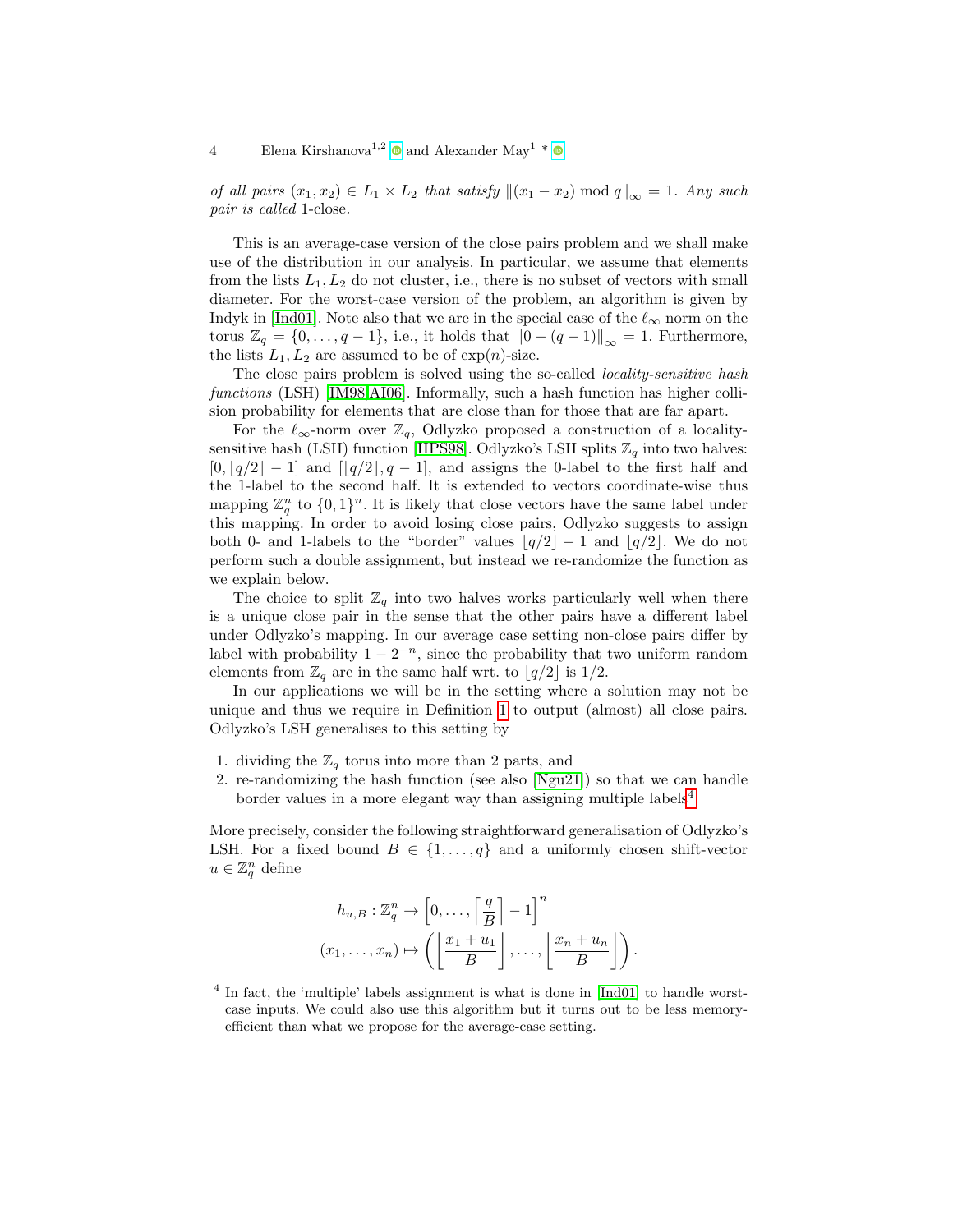<span id="page-4-6"></span>In the original Odlyzko's LSH, B is set to  $q/2$ . We choose a uniform random function from the family  $H_B = \{h_{u,B} \mid u \in \mathbb{Z}_q^n\}$ . For a list  $L_1 \subset \mathbb{Z}_q^n$ , the shift  $L_1 + u$  is just a rotation of all the elements on the  $\mathbb{Z}_q$  torus. Any function  $h_{u,B}$ can be evaluated in  $\mathcal{O}(n)$  operations over  $\mathbb{Z}_q$ .

<span id="page-4-2"></span>Algorithm 1 Our LSH-ODLYZKO algorithm for finding 1-close pairs

**Input:**  $L_1, L_2$  – list of iid. uniform vectors from  $\mathbb{Z}_q^n$ , each of size |L|. **Output:**  $(1 - o(1))$ -fraction of all pairs  $(x_1, x_2) \in L_1 \times L_2$  such that  $||(x_1 - x_2) \bmod q||_{\infty} = 1$ 

- <span id="page-4-0"></span>1: Choose  $B \geq \frac{q}{|L|^{1/n}} \in \{1, \ldots, q\}$  suitably. Choose  $u \stackrel{\$}{\leftarrow} \mathbb{Z}_q^n$ .
- <span id="page-4-3"></span>2: Apply  $h_{u,B}$  to  $L_1, L_2$ . Sort  $L_1, L_2$  according to the hash values.
- <span id="page-4-1"></span>3: Merge the sorted lists according to their hash labels. Output only those pairs  $(x_1, x_2) \in L_1 \times L_2$  that satisfy  $\|(x_1 - x_2) \mod q\|_{\infty} = 1$
- 4: Repeat Steps [1](#page-4-0)[–3](#page-4-1) N times, where

<span id="page-4-4"></span>
$$
N = \left(\frac{B}{B-1}\right)^n \cdot n \log n \tag{2}
$$

Let us now provide our algorithm LSH-ODYLZKO (Algorithm [1\)](#page-4-2) that solves the close pairs problem from Definition [1.](#page-2-0) For our NTRU-type applications, we later solve close pairs problems on suitably chosen projections of all  $n$  coordinates. Notice that  $h_{u,B}$  can easily applied on projections, since it works coordinate-wise.

<span id="page-4-5"></span>**Theorem 1 (Adapted from [\[IM98\]](#page-22-9)).** Given two lists  $L_1, L_2$  of equal size  $|L|$ with iid. elements taken from the uniform distribution on  $\mathbb{Z}_q^n$ , LSH-ODLYZKO (Algorithm [1\)](#page-4-2) solves the close pairs problem from Definition  $\tilde{I}$  in space and time complexities

$$
S = \max \left\{ |L|, |L|^2 \cdot \left(\frac{3}{q}\right)^n \right\} \cdot \text{poly}(n),
$$
  

$$
T_{\text{LSH}}(|L|, n, B) = \max \left\{ S, |L|^2 \left(\frac{B^2}{(B-1)q}\right)^n \cdot \text{poly}(n) \right\}.
$$

Proof. The proof is an adaptation of [\[IM98,](#page-22-9) Theorem 5] to the average-case  $\ell_{\infty}$ -norm setting.

We start with the analysis of Steps [1–](#page-4-0)[3](#page-4-1) of Algorithm [1.](#page-4-2)

In Step [2,](#page-4-3) hashing and sorting can be performed within time and memory complexity  $\mathcal{O}(|L|) = |L| \cdot \text{poly}(n)$ .

Notice that our choice of B in Step [1](#page-4-0) implies  $|L|\left(\frac{B}{q}\right)^n \geq 1$ , which is the expected number of elements from  $L_1$  (or  $L_2$ ) that receive the same hash label. Thus the number of elements in  $L_1 \times L_2$  that match by hash label is  $|L|^2 \left(\frac{B}{q}\right)^n$ ,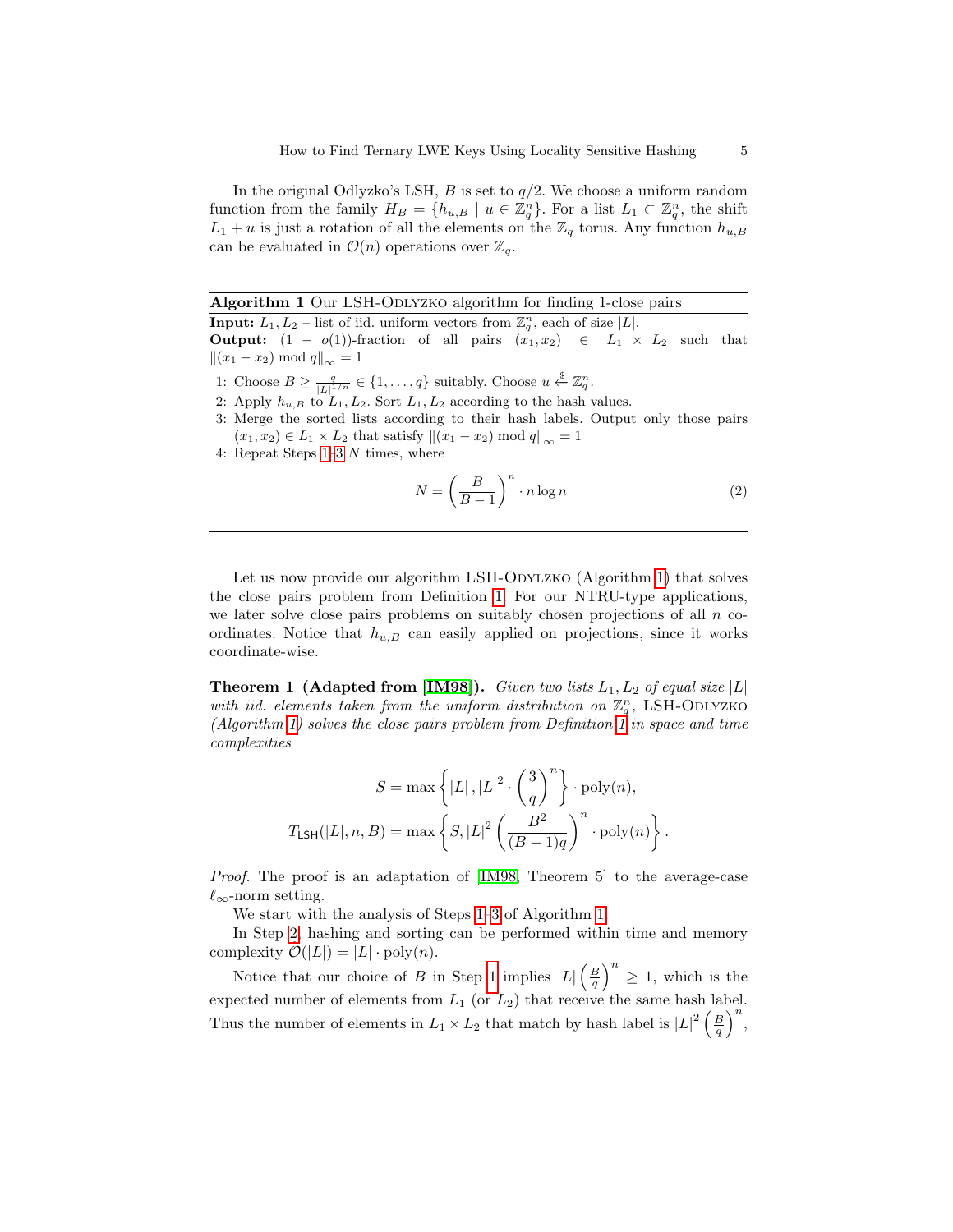<span id="page-5-1"></span>and these pairs can be found in Step [3](#page-4-1) in time  $|L|^2 \left(\frac{B}{q}\right)^n$  · poly $(n)$  time. Among the pairs  $(x_1, x_2) \in L_1 \times L_2$  we filter out all those that are not 1-close in  $\ell_{\infty}$ norm.

Notice that in total we expect  $|L|^2 \cdot \left(\frac{3}{q}\right)^n$  1-close pairs. However, since we consider only those pairs with matching LSH-label, in each iteration we only obtain a certain fraction of all 1-close pairs. It remains to show that by our choice of N repetitions in Step [4](#page-4-4) we eventually find almost all 1-close pairs.

Let  $(x_1, x_2) \in L_1 \times L_2$  be a solution to the close pairs problem, and consider the event E that  $h_{u,B}(x_1) = h_{u,B}(x_2)$ , i.e.,  $x_1, x_2$  receive the same hash label for a random hash function. Then

$$
\Pr[E] = \prod_{i=1}^{n} \left( 1 - \Pr_{h_{u,B}} \left[ \left\lfloor \frac{x_i + u_i}{B} \right\rfloor \neq \left\lfloor \frac{x'_i + u_i}{B} \right\rfloor \right] \right) = \left( 1 - \frac{q/B}{q} \right)^n = \left( 1 - 1/B \right)^n
$$

.

Thus, E happens after  $N = (\Pr[E])^{-1} n \log n$  repetitions with probability

$$
1 - (1 - \Pr[E])^{N} \le 1 - e^{-n \log n}.
$$

Taking the union bound over all  $\exp(n)$ -many potentially 1-close pairs  $(x_1, x_2) \in$  $L_1 \times L_2$  ensures that we find with high probability an  $(1 - o(1))$ -fraction of all 1-close pairs.  $\Box$ 

Notice that Algorithm [1](#page-4-2) requires some optimization of B. The larger B, the larger is the number of 1-close pairs that we find per iteration, and the smaller the required number  $N$  of iterations. In our applications, we found the optimal value B that minimizes  $T_{\text{LSH}}(|L|, n)$  in Theorem [1](#page-4-5) by an exhaustive search.

Combining approximate with exact matching. Algorithm [1](#page-4-2) can be easily adapted to exact matching by setting  $B = q$ ,  $N = 0$ , and the whole process will correspond to simple merge sort. Now, assume we need to combine approximate matching on some  $k_1$  coordinates and exact matching on some other  $k_2$  coordinates. A hash label is then a concatenation of an approximate label of dimension  $k_1$  and an exact label of dimension  $k_2$ . Then the number of elements in  $L_1 \times L_2$ that have the same label is  $|L|^2 \left(\frac{B}{q}\right)^{k_1} \left(\frac{1}{q}\right)^{k_2}$ . The space and time complexity of this combined LSH+Exact algorithm are up to  $poly(n)$  terms

$$
S = \max\left\{|L|, |L|^2 \cdot \left(\frac{3}{q}\right)^{k_1} \left(\frac{1}{q}\right)^{k_2}\right\},\
$$
  

$$
T_{\text{LSH+Exact}}(|L|, k_1, k_2, B) = \max\left\{S, |L|^2 \left(\frac{B}{q}\right)^{k_1} \left(\frac{1}{q}\right)^{k_2} \cdot N\right\}.
$$

$$
(3)
$$

### <span id="page-5-0"></span>3 Our LSH-based MitM with Rep-0 Representations

Since our algorithm builds on top of the representation technique-based MEET-LWE algorithm of [\[May21\]](#page-23-0), let us briefly sketch the idea of representations, how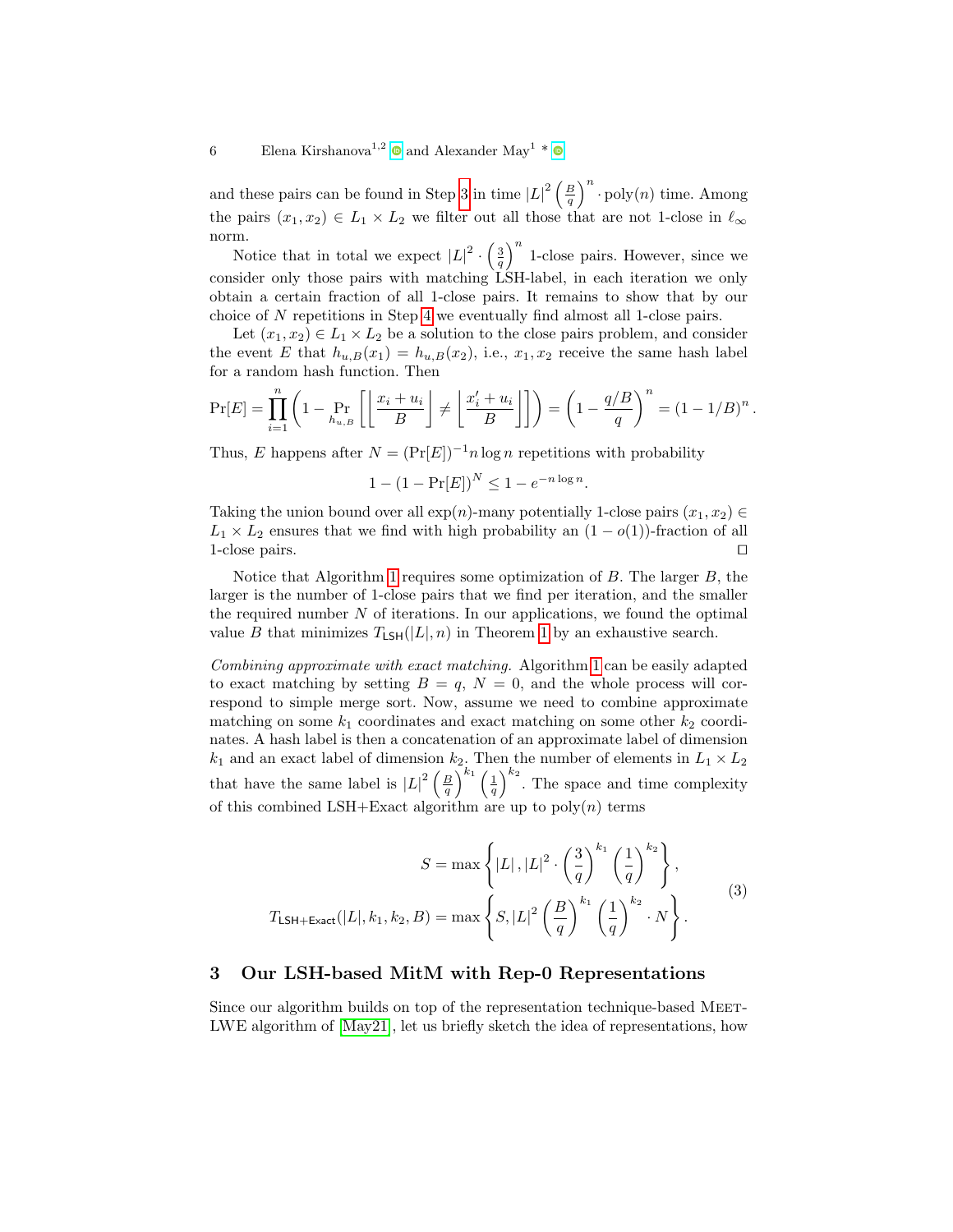they are used inside Meet-LWE, and how our LSH-technique for 1-close pairs from Section [2](#page-2-1) leads to an improved LSH-MEET-LWE algorithm. As a warmup, for didactical reasons we describe in this section the idea how to use our LSH technique with depth-2 search trees, where our technique is only used once to construct the level-1 lists  $L_1^{(1)}$  and  $L_2^{(1)}$  (the upper index denotes the level of the lists in Figure [1\)](#page-6-0). In the subsequent sections, we show how to generalize the technique to larger depth.

<span id="page-6-0"></span>

Fig. 1: LSH-MEET-LWE algorithm with Rep-0 representations

Reprentations and MEET-LWE. Let  $\mathcal{T}^n = \{0, \pm 1\}^n \cap \mathbb{F}_q^n$  denote the set of ternary vectors. Moreover we denote by  $\mathcal{T}^n(w/2)$  the set of ternary vectors having weight w with exactly  $w/2$  1-entries and  $w/2$  (-1)-entries.

Let  $As = b + e \text{ mod } q$  be the LWE key equation with  $e \in \mathcal{T}^n$  and  $s \in T^n(w/2)$ . We represent  $s = s_1 + s_2$  where  $s_1, s_2 \in T^n(w/4)$ , i.e.  $s_1, s_2$  have exactly  $w/4$ 1- and (-1)-entries each. Notice that there are  $\mathcal{R} = \binom{w/2}{w/4}^2$  ways to represent s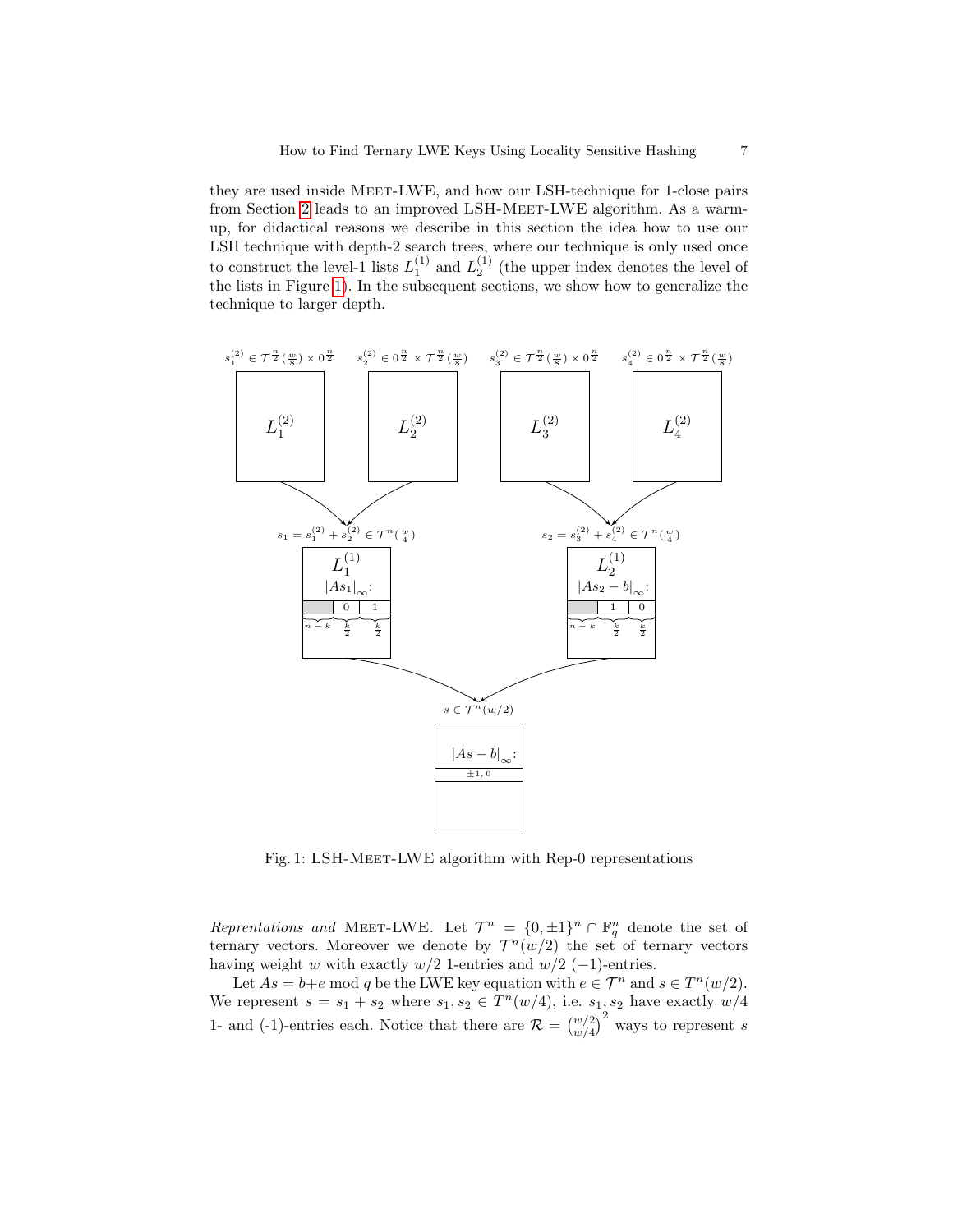as a sum of two weight  $w/2$ -vectors  $s_1, s_2$ . We call each such a tuple  $(s_1, s_2)$  a Rep-0-representation of s.

Choose k maximal such that  $q^k < \mathcal{R}$ . Assume that on level 1 of the search tree, we first match on  $k$  coordinates, and on level  $0$  we match on the remaining  $n - k$  coordinates. Further let  $\pi_k : \mathbb{F}_2^n \to \mathbb{F}_2^k$  denote the projection on the first  $\tilde{k}$ coordinates.

We rewrite the LWE MitM identity from Equation [\(1\)](#page-0-0) as

<span id="page-7-0"></span>
$$
\pi_k(As_1 + e_1) = \pi_k(b - As_2 + e_2) \text{ for some } e_1 \in 0^{k/2} \times T^{k/2}, e_2 \in T^{k/2} \times 0^{k/2}. \tag{4}
$$

Since  $q^k < R$ , we expect that for each target value  $t \in \mathbb{F}_q^k$  there exists a representation  $(s_1, s_2)$  such that  $\pi_k(As_1 + e_1) = t = \pi_k(b - \hat{As}_2 + e_2)$ . MEET-LWE guesses  $e_1, e_2$  to realize the exact matching to target t on these k coordinates.

High-Level Idea of LSH-MEET-LWE. Using our LSH approach, one finds all  $s_1$ such that  $\pi_k(As_1)$  in Equation [\(4\)](#page-7-0) matches t on the first  $k/2$  coordinates exactly, and on the remaining coordinates up to some ternary vector. By contrast, we construct all  $s_2$  such that  $\pi_k(b - As_2)$  matches t on the last  $k/2$  coordinates exactly, and on the first  $k/2$  coordinates up to some ternary vector.

The approximate matching on the remaining  $n-k$  coordinates is again done via LSH-ODLYZKO. Notice that by construction we eventually construct  $s =$  $s_1 + s_2$  such that  $As = b$  up to some ternary error vector  $e \in \mathcal{T}^n$ , as desired.

Let us state our LSH-based algorithm more precisely.

Description of our LSH-MEET-LWE algorithm.

1. Enumerate the following 4 level-2 lists:

$$
L_1^{(2)} = \{ (s_1^{(2)} \in \mathcal{T}^{\frac{n}{2}} \left( \frac{w}{8} \right) \times 0^{\frac{n}{2}} ) \},
$$
  
\n
$$
L_2^{(2)} = \{ (s_2^{(2)} \in 0^{\frac{n}{2}} \times \mathcal{T}^{\frac{n}{2}} \left( \frac{w}{8} \right) ) \},
$$
  
\n
$$
L_3^{(2)} = \{ (s_3^{(2)} \in \mathcal{T}^{\frac{n}{2}} \left( \frac{w}{8} \right) \times 0^{\frac{n}{2}} ) \},
$$
  
\n
$$
L_4^{(2)} = \{ (s_4^{(2)} \in 0^{\frac{n}{2}} \times \mathcal{T}^{\frac{n}{2}} \left( \frac{w}{8} \right) ) \}.
$$
  
\n(5)

<span id="page-7-1"></span>.

2. Let  $\mathcal{R} = \begin{pmatrix} w/2 \\ w/4 \end{pmatrix}^2$ . Choose a positive even integer  $k < n$  that satisfies

$$
k = \left\lfloor \frac{\log_2(\mathcal{R})}{\log_2 q} \right\rfloor
$$

This choice of  $k$  allows to expect one solution to survive during the merge of  $L_1^{(2)}$  with  $L_2^{(2)}$  and  $L_3^{(2)}$  with  $L_4^{(2)}$ . This choice of k is explained by the fact that after the merge, the correct solution  $(s_1, s_2)$  satisfying  $As_1 + e_1 =$  $A_s^2 + e_2$  mod q on k-coordinates survives. It holds that  $e_1 + e_2 = e$  on these k-coordinates for the correct error vector e. That is, the representations can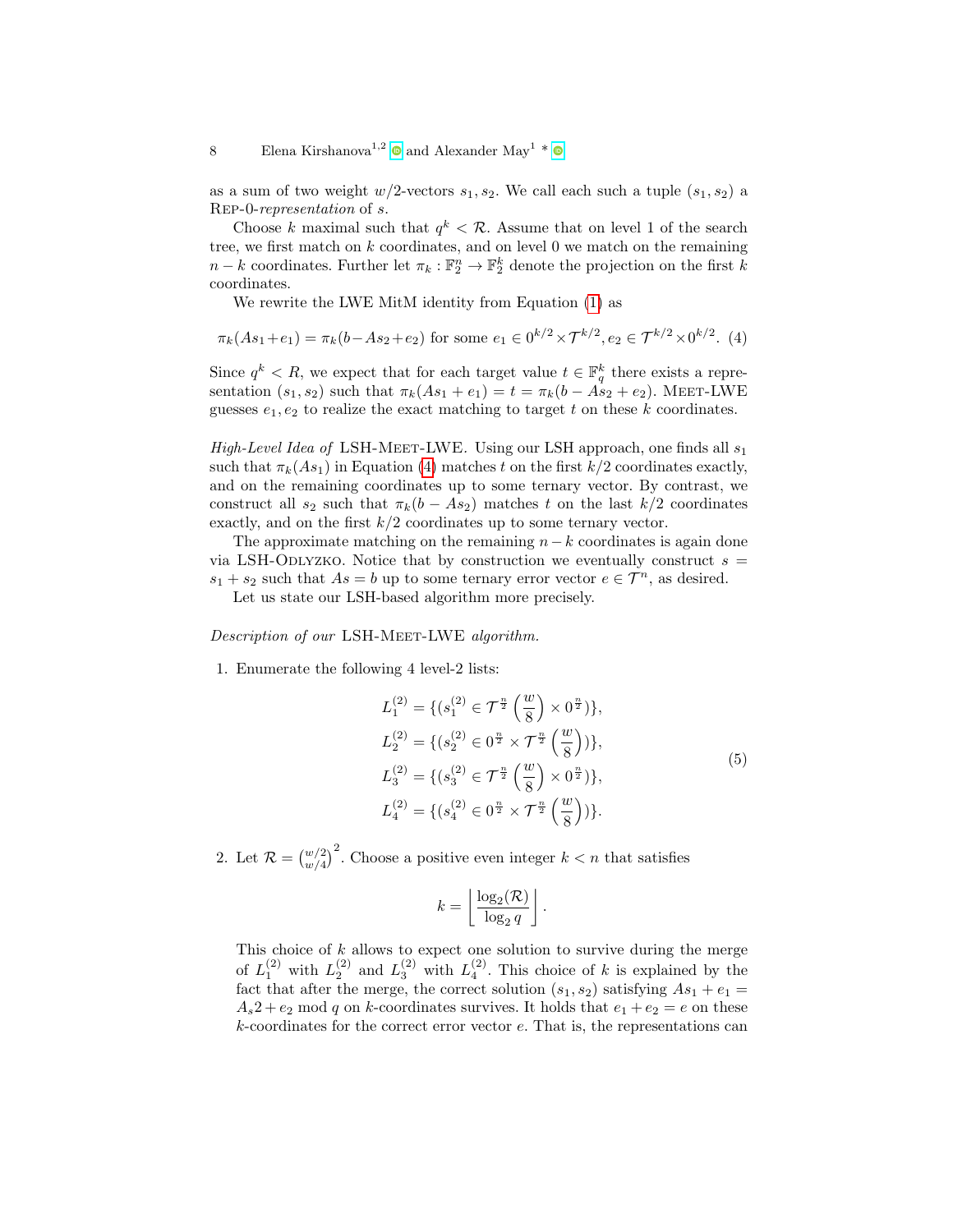only be 'removed' by the total length of the exact merge.<sup>[5](#page-8-0)</sup> Hence we expect  $\mathcal{R} \approx q^k$  .

- 3. Find all  $(As_1^{(2)}, As_2^{(2)})$  that
	- (a) match (sum to 0) on the coordinates  $[k/2+1, k]$ , and are
	- (b) 1-close on the coordinates  $[1, k/2]$ .

Analogously, find all  $(As_3^{(2)}, As_4^{(2)})$  that

- (a) match (sum to 0) on the coordinates  $[1, k/2]$ , and are
- (b) 1-close on the coordinates  $[k/2+1, k]$ .

Use our LSH-ODLYZKO (Algorithm [1\)](#page-4-2) with optimal  $B$  to find 1-close pairs. This gives us two lists

$$
L_1^{(1)} = \{ (s_1 \in \mathcal{T}^n \left( \frac{w}{4} \right) : As_1 \in \mathbb{Z}_q^{n-k} \times 0^{k/2} \times \{ \pm 1, 0 \}^{k/2}) \}
$$
  

$$
L_2^{(1)} = \{ (s_2 \in \mathcal{T}^n \left( \frac{w}{4} \right) : As_2 \in \mathbb{Z}_q^{n-k} \times \{ \pm 1, 0 \}^{k/2} \times 0^{k/2} ) \}.
$$

4. Use LSH-ODLYZKO again to find pairs from  $L_1^{(1)}$ ,  $L_2^{(1)}$  that are 1-close on the remaining  $n - k$  coordinates.

Let  $|L^{(j)}|$  denote the common length of all level-j lists. Notice that on level 1 we obtain expected list length

$$
\left| L_1^{(1)} \right| = \left| L_1^{(2)} \right|^2 \cdot \left( \frac{3}{q} \right)^{k/2} \cdot \left( \frac{1}{q} \right)^{k/2}.
$$

Using Theorem [1](#page-4-5) and ignoring polynomial factors, the running time of LSH-MEET-LWE with REP-0 representations is (here  $N$  is given in Eq  $(2)$ )

$$
T_{\text{REP-0}} = \max \left\{ |L^{(2)}|, T_{\text{LSH+Exact}} \left( |L^{(2)}|, \frac{k}{2}, \frac{k}{2}, B \right), T_{\text{LSH}}(|L^{(1)}|, n - k, q/2) \right\}
$$
  
= 
$$
\max \left\{ |L^{(2)}|, \left| L^{(2)} \right|^2 \cdot \left( \frac{B}{q} \cdot \frac{1}{q} \right)^{k/2} \cdot N, \left| L^{(2)} \right|^4 \cdot \left( \frac{3}{q^2} \right)^k \cdot N \cdot 2^{-(n-k)} \right\}.
$$

Table [1](#page-6-0) gives concrete values of  $T_{\text{REP-0}}$ . For all of them the optimal value of the LSH-ODLYZKO parameter is  $B = 3$ . For concrete parameters, B can be found using a brute-force search.

# <span id="page-8-1"></span>4 Generalizing our LSH-based MitM to Rep-1 Representations

The algorithm from the previous section can be generalised and improved by

<span id="page-8-0"></span><sup>5</sup> We are in debt to Changmeen Lee, who pointed out to this fact, which was treated incorrectly in the previous versions of the paper.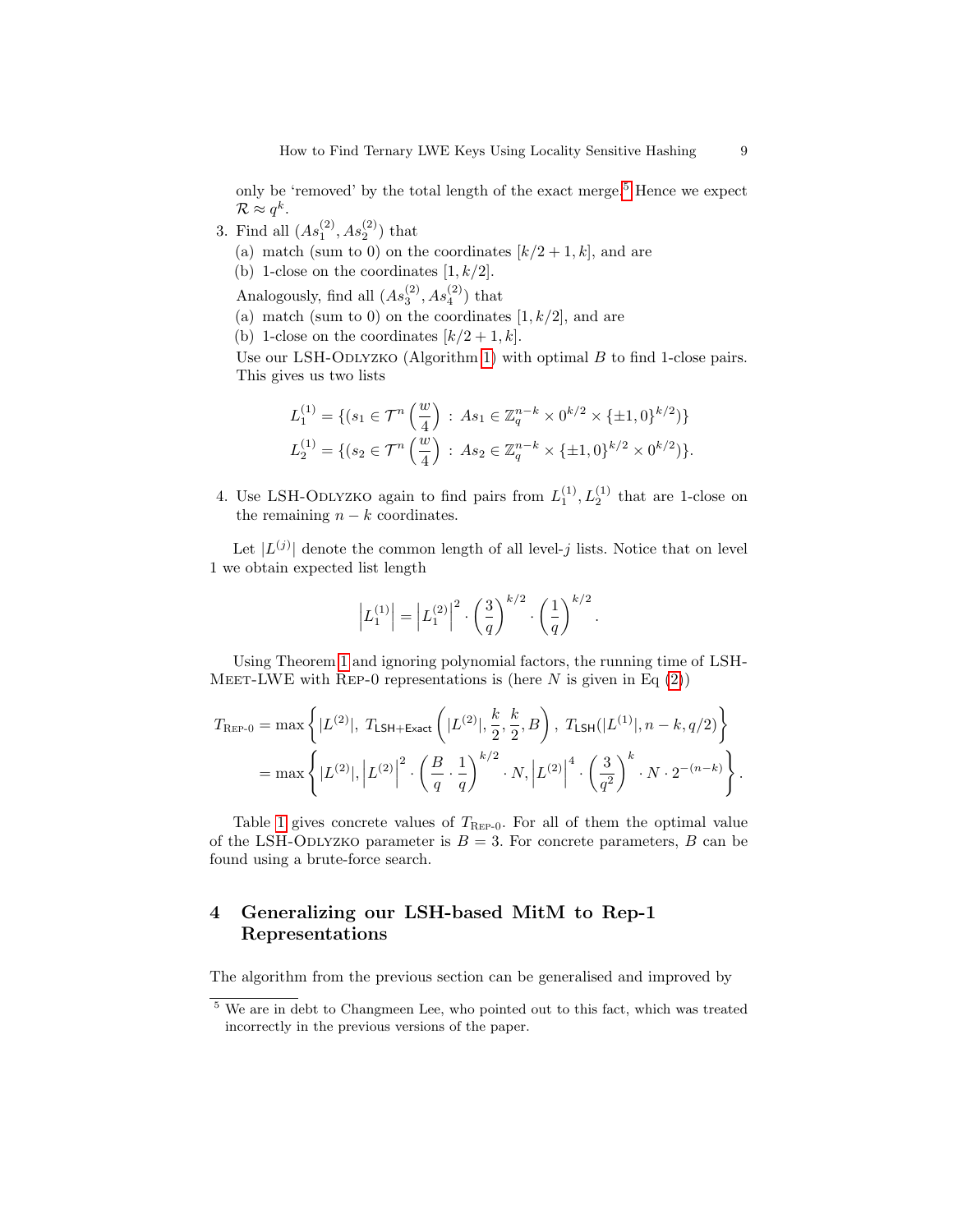<span id="page-9-0"></span>

|                   | (n,q,w)             | $REP-0$ | LSH-MEET-LWE<br>$\log_2(N)$ , k | MEET-LWE<br>[May21] |
|-------------------|---------------------|---------|---------------------------------|---------------------|
| NTRU-Enc          | (509, 2048, 254)    | 299     | 16, 24                          | 305                 |
|                   | (677, 2048, 254)    | 360     | 18, 24                          | 364                 |
|                   | (821, 4096, 510)    | 509     | 27, 44                          | 520                 |
|                   | (701, 8192, 468)    | 449     | 22,36                           | 461                 |
| NTRU-Prime        | (653, 4621, 288)    | 370     | 17, 24                          | 370                 |
|                   | (761, 4591, 286)    | 407     | 18, 24                          | 408                 |
|                   | (857, 5167, 322)    | 473     | 20, 26                          | 459                 |
| <b>BLISS I+II</b> | (512, 12289, 154)   | 267     | 7,10                            | 247                 |
| GLP I             | (512, 8383489, 342) | 326     | 9, 14                           | 325                 |

Table 2: Comparison bit complexities for REP-0 using our LSH-MEET-LWE and MEET-LWE.

- 1. representing weight-w secrets  $s = s_1 + s_2$  with  $s_1, s_2$  having weight larger than  $w/2$ . As opposed to Section [3](#page-5-0) this allows to represent 0-coordinates of s not only by  $0+0$ , but also as  $-1+1$  or as  $1+(-1)$ . These are called REP-1 representations in [\[May21\]](#page-23-0). Notice that Rep-1 in comparison to Rep-0 increases the search space.
- 2. by constructing a deeper search tree to amortize the increased search space over many levels.

Let us describe the depth-3 version of our LSH-MEET-LWE with REP-1. The reader is advised to follow Figure [2.](#page-10-0) We implicitly assume that all fractions that appear are integers by appropriate rounding. We count the levels from bottom to top starting with 0, e.g., on level 3 we have 8 lists. The upper index of the elements refers to the level. In Figure [2,](#page-10-0) we also visualize how we define suitable projections such that our LSH-ODLYZKO eventually finds 1-close pairs.

LSH-MEET-LWE for REP-1 with depth 3. The eight top-most lists are of the form

$$
L_i^{(3)} = \left\{ s_i^{(3)} \in \mathcal{T}^{\frac{n}{2}} \left( \frac{w}{16} + \frac{\varepsilon[1]}{4} + \frac{\varepsilon[2]}{2} \right) \times 0^{\frac{n}{2}} \right\} \text{ for odd } i,
$$
  

$$
L_i^{(3)} = \left\{ s_i^{(3)} \in 0^{\frac{n}{2}} \times \mathcal{T}^{\frac{n}{2}} \left( \frac{w}{16} + \frac{\varepsilon[1]}{4} + \frac{\varepsilon[2]}{2} \right) \right\} \text{ for even } i,
$$

where  $\varepsilon[i]$  describes the number of additional 1's we add in the representation of the secret  $s$  on level  $i$ . More precisely, on the bottom level, we target the solution s of weight w, i.e.,  $s \in \mathcal{T}^n(w/2)$ . We split s into  $s = s_1^{(1)} + s_2^{(1)}$ , where each  $s_1^{(1)}, s_2^{(1)} \in \mathcal{T}^n(w/4 + \varepsilon[1])$  for some  $\varepsilon[1] \geq 0$ . This gives us, as in the previous section,  $\binom{w/2}{w/4}^2$  ways to represent 1's and -1's in s, and in addition  $\binom{n-w}{\varepsilon[1],\varepsilon[1],\cdot}$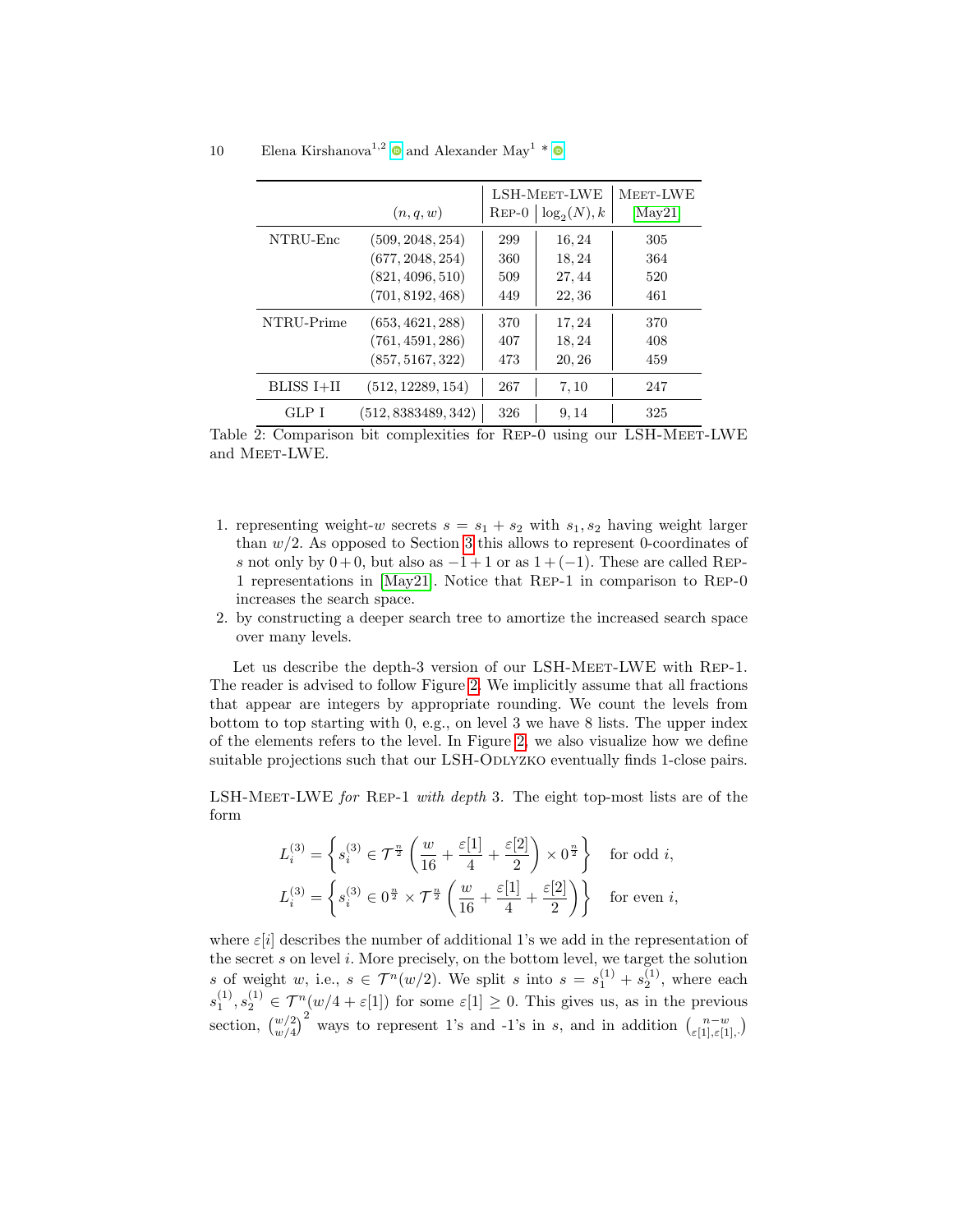<span id="page-10-0"></span>

Fig. 2: LSH-MEET-LWE algorithm using REP-1 with depth 3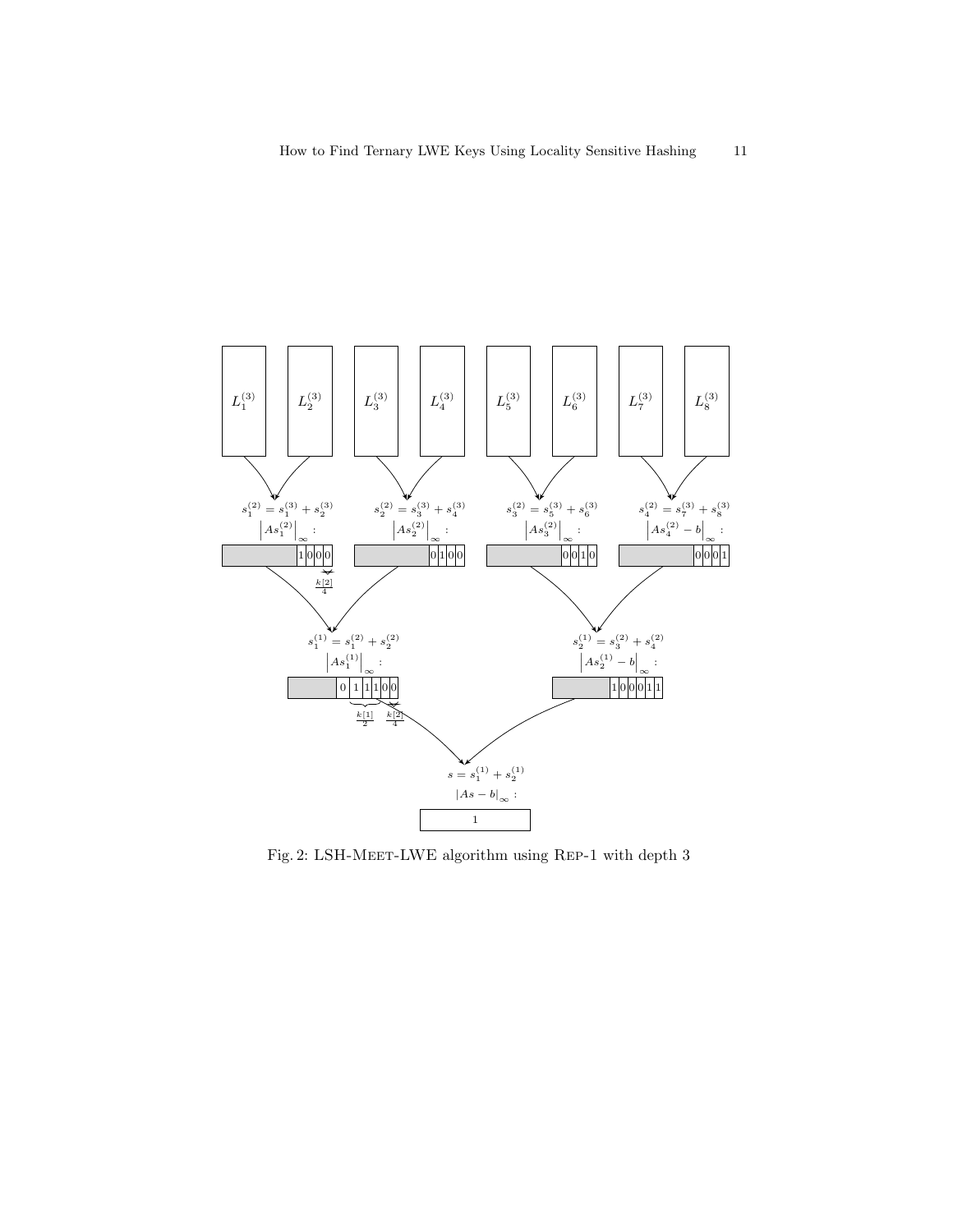ways to represent 0's in s. The total number of representations for s on level 1 is therefore

$$
\mathcal{R}^{(1)} = {w/2 \choose w/4}^2 \cdot {n-w \choose \varepsilon[1], \varepsilon[1],}.
$$

Next, we go one level up by splitting  $s_1^{(1)}$  (analogously for  $s_2^{(1)}$ ) into two vectors  $s_1^{(2)}, s_2^{(2)}$ , each from  $\mathcal{T}^n(\frac{w}{8} + \frac{\varepsilon[1]}{2} + \varepsilon[2])$ . Therefore, the 1's and -1's in  $s_1^{(1)}$  can be represented in  $\binom{w/4+\varepsilon[1]}{w/8+\varepsilon[1]/2}$  ways, while for 0's of  $s_1^{(1)}$  we have  $\binom{n-w/2-2\varepsilon[1]}{\varepsilon[2],\varepsilon[2],\varepsilon[1]}$ representations. In total, the number of level-2 representations is

$$
\mathcal R^{(2)} = \binom{w/4+\varepsilon[1]}{w/8+\varepsilon[1]/2}^2\cdot\binom{n-w/2-2\varepsilon[1]}{\varepsilon[2],\varepsilon[2],}.
$$

If we wanted to construct a tree of depth larger than 3, we would continue with representations for  $s_1^{(2)}, s_2^{(2)}$ . Instead, our depth-3 algorithm enumerates  $s_1^{(2)}, s_2^{(2)}$  a standard Meet-in-Middle way by considering  $s_1^{(2)} = s_1^{(3)} + s_2^{(3)}$ , where  $s_i^{(3)} \in \mathcal{T}^{n/2}(\frac{w}{16}+\frac{\varepsilon[1]}{4}+\frac{\varepsilon[2]}{2}$  $\frac{2}{2}$ ).

The cost of building the top-level lists is determined by their sizes, i.e.,

$$
T[3] = \left| L_i^{(3)} \right|.
$$

Having constructed the top-most lists  $L_i^{(3)}$ , we merge them into the lists  $L_i^{(2)}$  leaving only a  $1/\mathcal{R}^{(2)}$ -fraction of pairs  $L_i^{(3)} \times L_{i+1}^{(3)}$ . To this end, we consider only those pairs  $(s_i^{(3)}, s_{i+1}^{(3)}) \in L_i^{(3)} \times L_{i+1}^{(3)}$  for which

1.  $As_i^{(3)} = As_{i+1}^{(3)}$  on certain  $\frac{3}{4}k[2]$ -coordinates, and 2.  $\left| As_i^{(3)} - As_{i+1}^{(3)} \right|_{\infty} \leq 1$  on certain  $\frac{1}{4}k[2]$ -coordinates (see Figure [2](#page-10-0) for our projections).

Here,  $k[2]$  satisfies  $k[2] = \frac{\log_2(\mathcal{R}^{(2)})}{\log a}$  $\frac{\log_2(\mathcal{R}^{(2)})}{\log_2 q}$ . More generally, we have

$$
k[i] = \left\lfloor \frac{\log_2(\mathcal{R}^{(i)})}{\log_2 q} \right\rfloor.
$$

For concrete parameters we must further assure that  $k[i]$  is divisible by  $2^i$  for realizing our projections.

As before, let  $|L^{(j)}|$  denote the common length of all level-j lists. The approximate merging on  $\frac{1}{4}k[2]$  coordinates is performed using LSH-ODLYZKO with LSH parameter  $B[2]$ . This is combined with exact merging on  $\frac{3}{4}k[2]$  coordinates. This implies that we expect on level 2 list size

$$
\left| L_i^{(2)} \right| = \left| L_i^{(3)} \right|^2 \cdot \left( \frac{1}{q} \right)^{\frac{3}{4}k[2]} \cdot \left( \frac{3}{q} \right)^{\frac{1}{4}k[2]}.
$$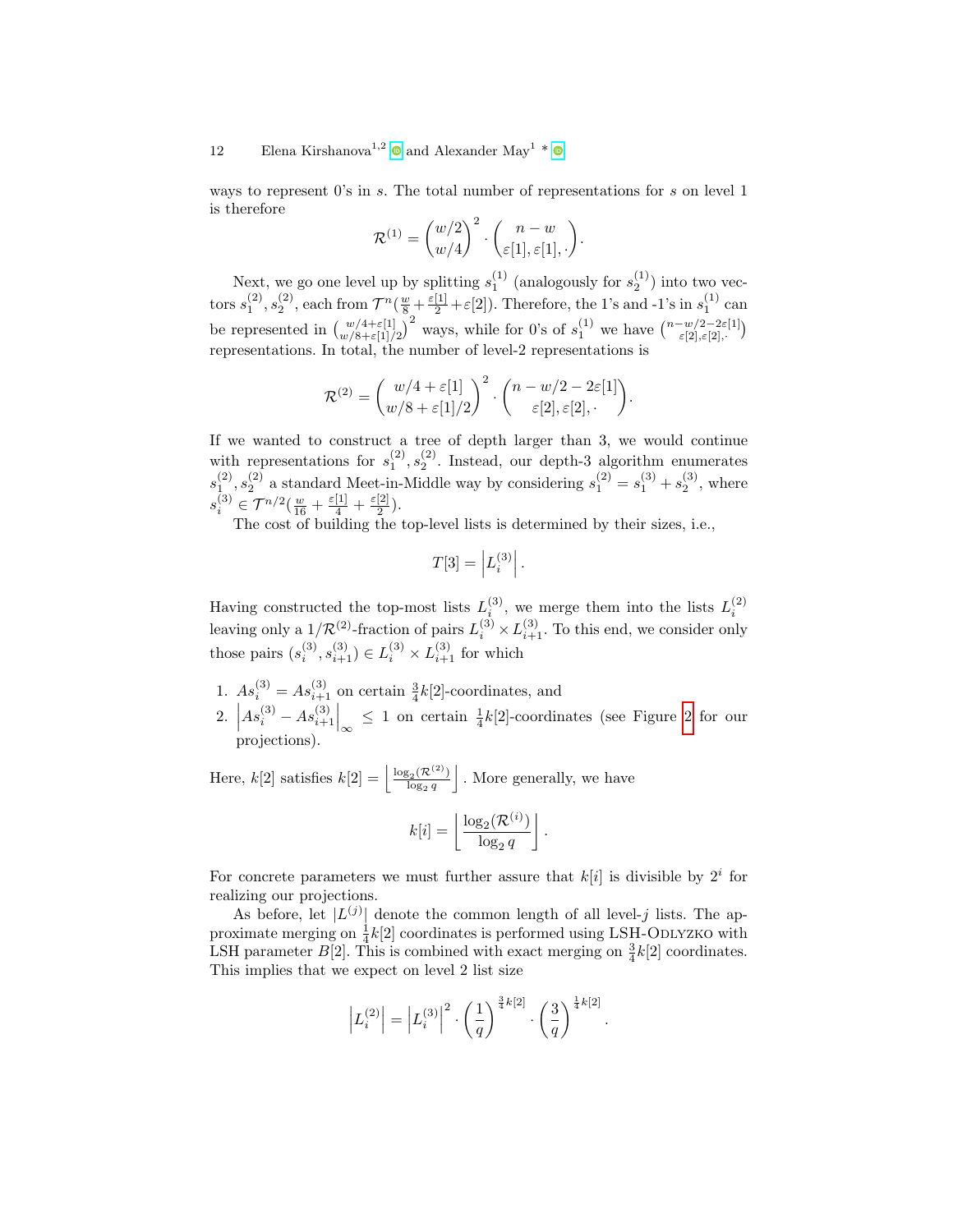<span id="page-12-1"></span>The complexity of constructing level-2 lists is

$$
T[2] = \max \left\{ T_{\text{LSH} + \text{Exact}} \left( |L^{(3)}|, \frac{1}{4} k[2], \frac{3}{4} k[2], B[2] \right), |L_i^{(2)}| \right\}
$$
  
=  $N[2] \cdot (q^{\frac{3}{4}k[2]} \cdot \lceil (q/B[2]) \rceil^{\frac{1}{4}k[2]} \cdot \left( \lceil L_i^{(3)} \rceil \cdot \left( \frac{1}{q} \right)^{\frac{3}{4}k[2]} \left( \frac{B[2]}{q} \right)^{\frac{1}{4}k[2]} \right)^2$ .

Level-1 lists are constructed in a similar way to level-2 lists. Concretely,  $L_1^{(1)}, L_2^{(1)}$ are constructed via approximate matching on  $\frac{1}{2}k[1]$  coordinates and exact matching on  $\frac{1}{2}k[1]$  coordinates. Note that by our construction the elements from  $L_1^{(1)}$ ,  $L_2^{(1)}$  are already 1-close on  $k[2]/2$  coordinates. The expected level-1 list size is therefore

$$
\left| L_i^{(1)} \right| = \left| L_i^{(2)} \right|^2 \cdot \left( \frac{1}{q} \right)^{\frac{1}{2}k[1] - \frac{1}{2}k[2]} \left( \frac{3}{q} \right)^{\frac{1}{2}k[1] - \frac{1}{2}k[2]}.
$$

The complexity of constructing level-1 lists is

$$
T[1] = \max \left\{ T_{\text{LSH+Exact}} \left( L^{(2)}, \frac{1}{2} \left( k[1] - k[2] \right), B[1] \right), |L^{(1)}| \right\}
$$
  
=  $N[1] \left( q^{\frac{k[1]}{2} - \frac{k[2]}{2}} \cdot \left[ \frac{q}{B[1]} \right]^{\frac{k[1]}{2} - \frac{k[2]}{2}} \right) \left( \left| L_i^{(2)} \right| \cdot \left( \frac{1}{q} \right)^{\frac{k[1]}{2} - \frac{k[2]}{2}} \left( \frac{B[1]}{q} \right)^{\frac{k[1]}{2} - \frac{k[2]}{2}} \right)^2.$ 

In order to construct the final list and determine the solution s, we use LSH-ODYLZKO once again on the remaining  $n - k[1]$  coordinates with parameter  $B[0] = q/2$  in time

$$
T[0] = |L_i^{(1)}| \cdot 2^{n-k[1]}.
$$

Overall, the asymptotic time and memory complexities of LSH-MEET-LWE on Rep-1 with depth 3 are respectively

$$
T = \max_{0 \le i \le 3} \{ T[i] \} \text{ and } S = \max_{0 \le i \le 3} \{ L[i] \}.
$$

# 5 Results: LSH-Meet-LWE (Rep-1) Compared to Lattices

Let us compare the performance of LSH-MEET-LWE to lattice attacks on NTRU-type cryptosystems. Concrete bit securities of proposed NTRU parameter sets are shown in Table [3.](#page-13-0)

The estimates for lattice attacks are computed with the help of the "leakyLWE-Estimator" available at <https://github.com/lducas/leaky-LWE-Estimator><sup>[6](#page-12-0)</sup>. We used this estimator in the so-called Probabilistic-simulation regime, which gives slightly more accurate figures than, e.g., predictions from  $[ACD+18]$  $[ACD+18]$ .

<span id="page-12-0"></span> $^6$  We used commit 4027151 of the branch NTRU keygen, [https://github.com/lducas/](https://github.com/lducas/leaky-LWE-Estimator/tree/NTRU_keygen) [leaky-LWE-Estimator/tree/NTRU](https://github.com/lducas/leaky-LWE-Estimator/tree/NTRU_keygen) keygen.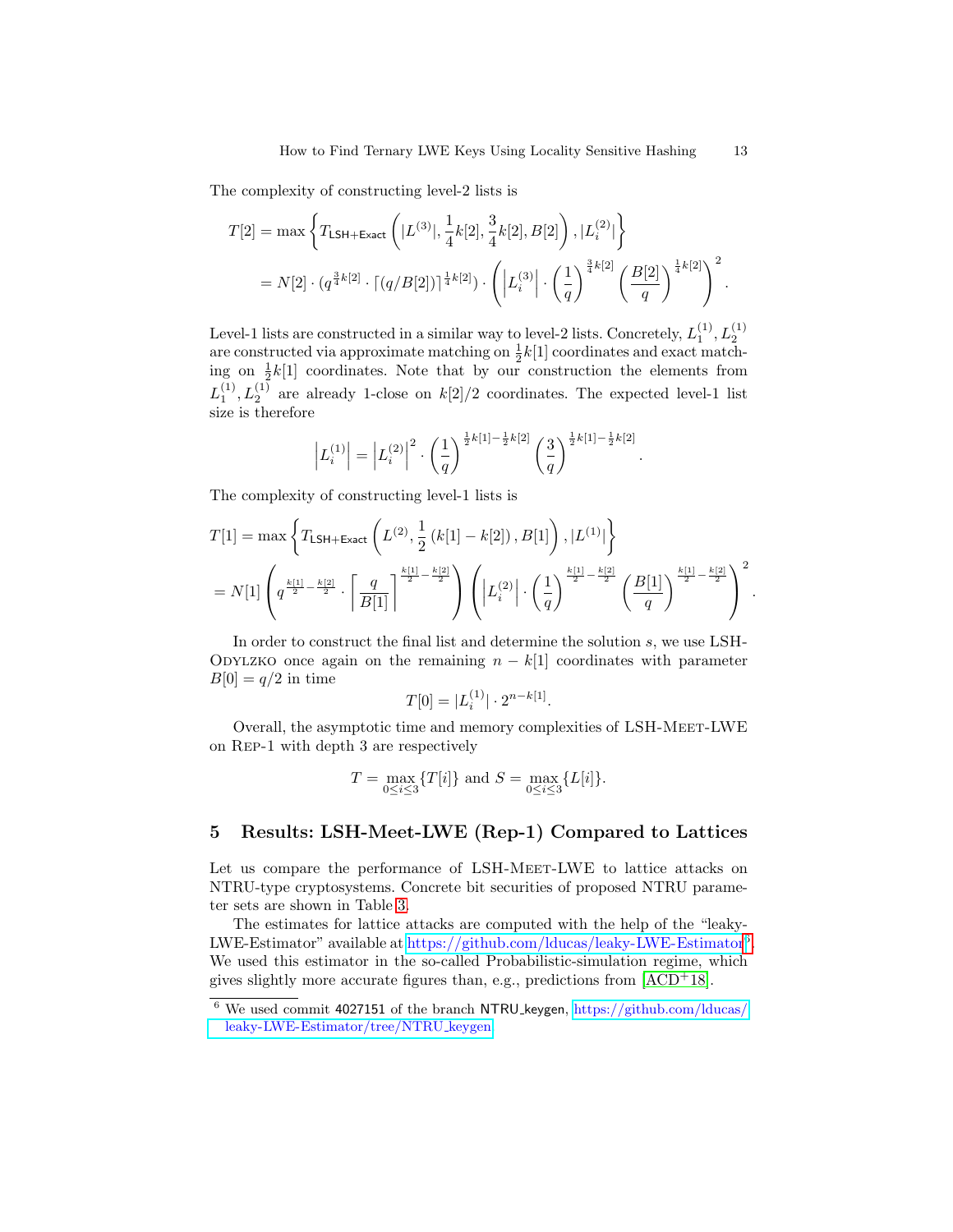<span id="page-13-1"></span><span id="page-13-0"></span>

| (n,q,w)                 | $REP-0$ | $REP-1$<br>depth 2   | $REP-1$<br>depth 3     | $REP-1$<br>depth 4       | Lattices<br>[DDGR20]           |  |
|-------------------------|---------|----------------------|------------------------|--------------------------|--------------------------------|--|
|                         | [bit]   | [bit], $\varepsilon$ | [bit], $\varepsilon$   | [bit], $\varepsilon$     | $\beta$ , 0.292 $\beta$ + 16.4 |  |
|                         |         |                      | NTRU IEEE-2008 [IEE08] |                          |                                |  |
| (401, 2048, 226)        | 260     | 247, [4]             | 198, [15,2]            | 192, [39,6,5]            | 273, 96                        |  |
| (449, 2048, 268)        | 290     | 281, [4]             | 216, [13,4]            | <b>206</b> , [35,9,4]    | 318, 109                       |  |
| (677, 2048, 314)        | 414     | 379, [8]             | 301, [27,7]            | 289, [33, 6,3]           | 522, 169                       |  |
| (1087, 2048, 240)       | 445     | 395, [12]            | 338, $[22,3]$          | 343, [36,14,3]           | 835, 260                       |  |
| (541, 2048, 98)         | 213     | 185, [6]             | 151, $[9, 1]$          | 152, [25, 9, 1]          | 372, 126                       |  |
| (613, 2048, 110)        | 221     | 201, [8]             | 173, $[14,3]$          | 192, [37,11,0]           | 435, 143                       |  |
| (887, 2048, 162)        | 342     | 298, [12]            | 254, [21,3]            | 245, [31,8,0]            | 677, 214                       |  |
| (1171, 2048, 212)       | 427     | 385, [14]            | 329, [29,3]            | 319, [29,3,0]            | 945, 292                       |  |
| (659, 2048, 76)         | 191     | 173, [8]             | 147, $[13,4]$          | 163, [30,9,1]            | 460, 151                       |  |
| (761, 2048, 84)         | 221     | 183, [6]             | 159, $[17,3]$          | 178, $[25,5,2]$          | 545, 176                       |  |
| (1087, 2048, 126)       | 311     | 269, [10]            | 236, [20,4]            | 252, [32,12,0]           | 835, 260                       |  |
| (1499, 2048, 158)       | 389     | 343, [14]            | 314, [14,1]            | 311, $[34,7,0]$          | 1170, 358                      |  |
| NTRU $[CDH^+20]$        |         |                      |                        |                          |                                |  |
| (509, 2048, 254)        | 299     | 295, [6]             | 226, [22, 3]           | <b>220</b> , [28, 10, 4] | 369, 124                       |  |
| (677, 2048, 254)        | 360     | 335, [8]             | 269, [29, 5]           | 254, [36, 12, 3]         | 517, 167                       |  |
| (821, 4096, 510)        | 509     | 514, [6]             | 419, [29, 9]           | 408, [38, 7, 7]          | 619, 197                       |  |
| (701, 8192, 468)        | 449     | 450, [2]             | 349, [23, 6]           | 326, [35, 8, 2]          | 474, 155                       |  |
| NTRU Prime $[BBC + 20]$ |         |                      |                        |                          |                                |  |
| (653, 4621, 288)        | 370     | 345, [6]             | 281, [26, 7]           | <b>262</b> , [38, 9, 4]  | 449, 148                       |  |
| (761, 4591, 286)        | 407     | 372, [8]             | 292, [28, 6]           | 294, [39, 8, 4]          | 539, 174                       |  |
| (857, 5167, 322)        | 473     | 425, [12]            | 338, [29, 5]           | 337, [31, 8, 4]          | 615, 196                       |  |
| BLISS I+II [DDLL13]     |         |                      |                        |                          |                                |  |
| (512, 12289, 154)       | 267     | 316, [2]             | 251, [21, 1]           | <b>231</b> , [35, 14, 5] | 292, 102                       |  |
| GLP I [GLP12]           |         |                      |                        |                          |                                |  |
| (512, 8383489, 342)     | 326     | 330, [0]             | 270, [29, 4]           | 190, [28, 11, 2]         | 148, 60                        |  |

Table 3: Bit complexities for our LSH-MEET-LWE using Rep-0, Rep-1 from Sec-tions [3](#page-5-0) and [4](#page-8-1) with depths- $\{2-4\}$  search trees. We give the optimized values of  $\varepsilon$  in square brackets. The last column provides the complexity of lattice-based attacks relying on the results of [\[DDGR20\]](#page-22-4).

The estimator, based on the results from [\[DDGR20\]](#page-22-4), produces bit securities for the so-called primal lattice attack. This attack runs a BKZ-reduction algo-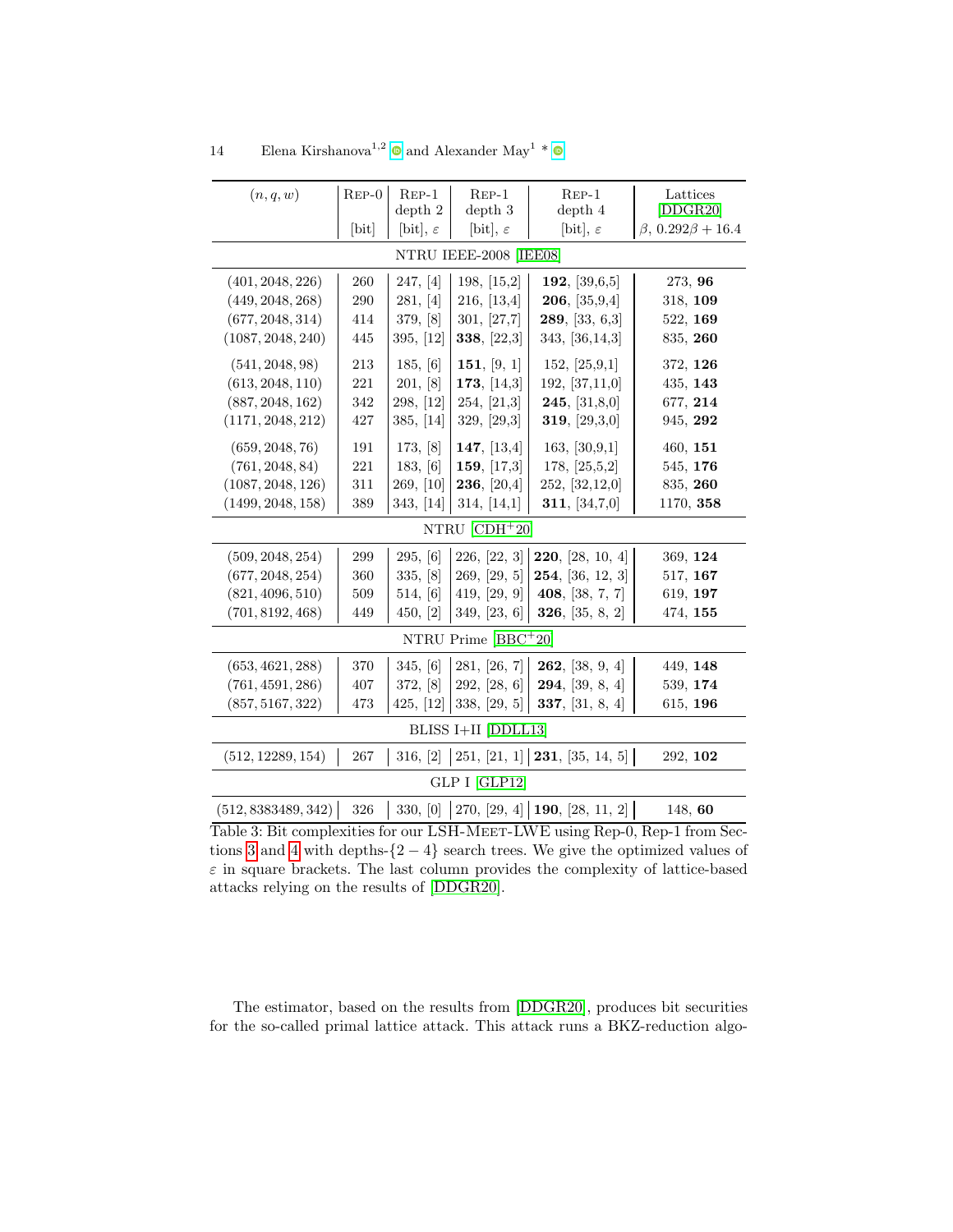<span id="page-14-1"></span>rithm on the 2n-dimensional lattice  $A = \{(x, y) \in \mathbb{Z}^{2n} : [A|I_n]\begin{bmatrix} x \ y \end{bmatrix}$  $\hat{y}$  $\big] = 0 \bmod q$ , where  $[A|I_n]$  is the column-wise concatenation of matrices A and  $I_n$ .

The estimator, given the NTRU parameters, produces a block-size parameter  $\beta$ , which determines the hardness of the BKZ reduction. In particular, we conservatively assume that the lattice attack will run in time  $2^{0.292\beta+16.4}$  [\[BDGL16\]](#page-22-10) (the constant 16.4 replaces  $o(\beta)$  in the asymptotic SVP complexity  $2^{0.292\beta + o(\beta)}$ , see [\[APS15\]](#page-20-4)). The values for  $\beta$  as well as the bit complexities of the primal attack are given in the last column of Table [3.](#page-13-0)

Parameter Sets. In Table [3](#page-13-0) we consider three different NTRU encryption schemes: the IEEE-2008 NTRU standard from [\[IEE08\]](#page-22-5) with 12 different parameter sets, 4 parameter sets from the NIST standardisation candidate NTRU [\[CDH](#page-22-6)+20], and 3 parameter sets from the alternative NIST standardisation candidate NTRU Prime  $[BBC + 20]$  $[BBC + 20]$ . We also consider two signature schemes based on ternary LWE: BLISS with parameter sets I and II from [\[DDLL13\]](#page-22-7) and GLP [\[GLP12\]](#page-22-8). Except BLISS, all these schemes the weight of e is chosen to be  $2 \cdot \lfloor n/3 \rfloor$ . Note that the exact value of the error weight is relevant only for the lattice attack, while our LSH-MEET-LWE's complexity algorithm is independent of  $e$ 's weight, but highly sensitive to the weight of the secret s. Both LSH-MEET-LWE and lattice reduction require memory exponential in *n*.

Conclusions. From Table [3](#page-13-0) we observe that our combinatorial LSH-MEET-LWE attack highly profits from small weight. For example, the third package of NTRU IEEE-2008 parameters (speed optimized according to the specification [\[IEE08\]](#page-22-5)) has smallest weight relative to n. For all four instances of this package, our estimates outperform the lattice estimates.

The decision to choose larger weights in recent standardization proposals such as NTRU  $[CDH^+20]$  $[CDH^+20]$  and NTRU Prime  $[BBC^+20]$  $[BBC^+20]$  appears to be a wise decision in light of our new combinatorial attack results. For these instances, we cannot compete with current lattice estimates.

We note that the figures in Table [3](#page-13-0) both for lattices and LSH-MEET-LWE are likely to underestimate actual costs. For lattices, the  $2^{0.292\beta+16.4}$  Core-SVP model does not include several SVP calls within the BKZ reduction, and also hides the complexity of decoding random spherical codes of length  $\mathcal{O}(\sqrt{\beta})$ . For LSH-MEET-LWE, we omit polynomial factors for LSH-ODLYZKO and sorting.

### <span id="page-14-0"></span>6 Cold boot attack

Our combinatorial Rep-1 attack performs best when the secret is sparse. In some cases, see Table [3,](#page-13-0) it even outperforms lattice-based attacks. Sparse secrets also naturally appear in the so-called cold boot attack scenario  $[HSH<sup>+</sup>09]$  $[HSH<sup>+</sup>09]$ . Belonging to the class of side-channel attacks, in an cold-boot attack one has read-access to RAM where the secret key is stored, but some small fraction of bits in this RAM is flipped (after power shut-down).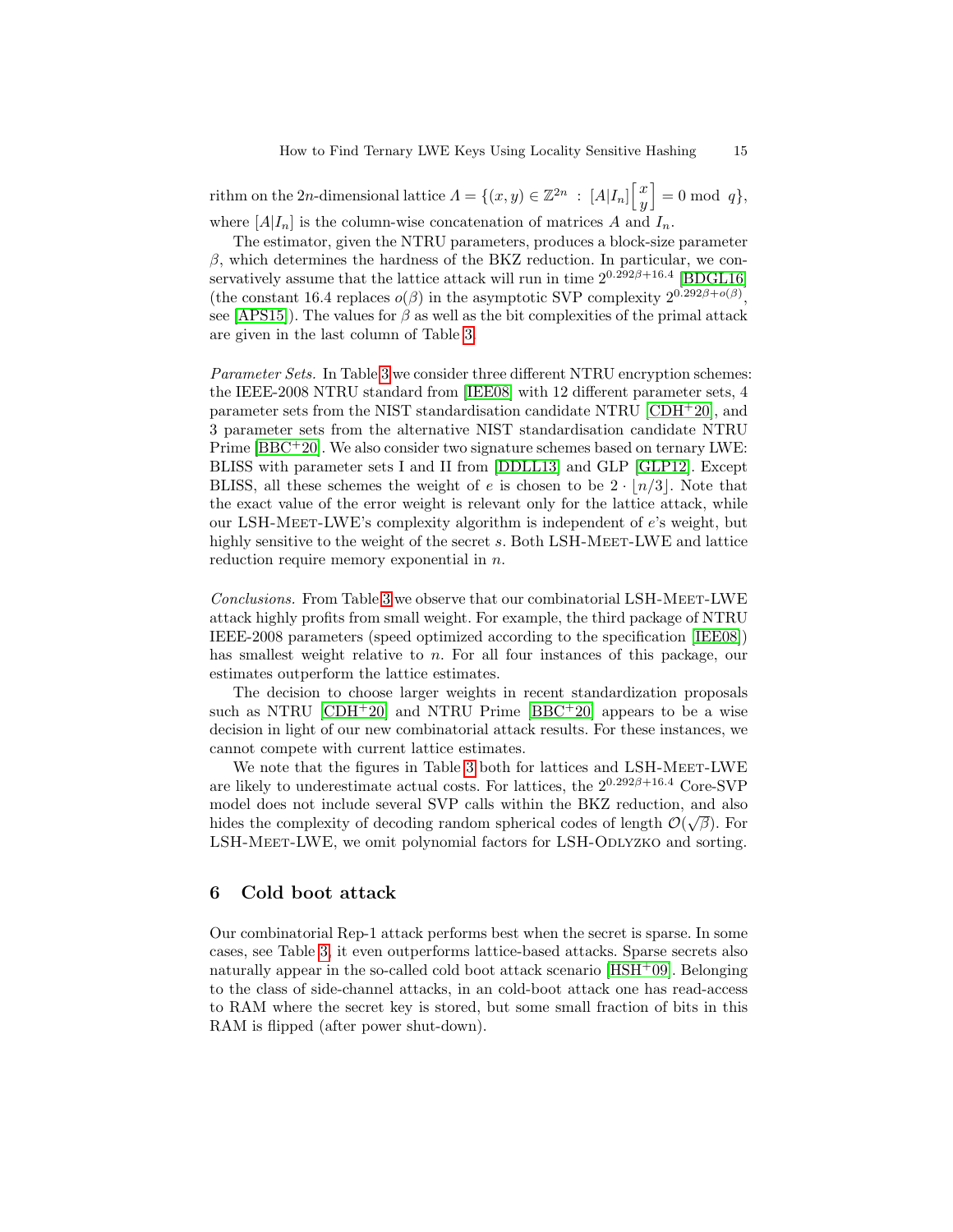<span id="page-15-1"></span>Thus an attacker obtains a noisy version  $s'$  of the secret key  $s$ . Concretely, let  $s' = s + \Delta$ , where  $\Delta$  is of small Hamming weight  $w_{\Delta}$ . With this noisy secret  $s'$ , the attacker produces from the original ternary LWE instance  $(A, b)$  a new instance  $(A, b')$ , where

$$
b' = b - As' = A \cdot \Delta + e,
$$

i.e., we replace the secret s by  $\Delta$ .

Following  $[HSH^+09, ADP18]$  $[HSH^+09, ADP18]$ , let us assume a typical average bit flip rate of 0.55%. In order to estimate  $w_{\Delta}$ , we notice that a ternary NTRU secret key requires  $2n$  bits of storage, since each coefficient occupies 2 bits. Therefore, we expect  $w_{\Delta} = \lceil 2n \cdot \frac{0.55}{100} \rceil$ . For the concrete cryptographic parameters in Table [4](#page-15-0) this translates to  $w_{\Delta}$  in a range between 6 and 10.

<span id="page-15-0"></span>

| $(n, q, w, w_{\Delta})$ | $REP-1$<br>$ bit , \varepsilon$ | Lattices $[ACD+18]$<br>$0.292\beta + 16.4$ |  |  |  |
|-------------------------|---------------------------------|--------------------------------------------|--|--|--|
| NTRU $[CDH^+20]$        |                                 |                                            |  |  |  |
| (509, 2048, 254, 6)     | 40, 0                           | 41                                         |  |  |  |
| (677, 2048, 254, 8)     | 42, [0]                         | 48                                         |  |  |  |
| (821, 4096, 510, 10)    | 60, [2]                         | 56                                         |  |  |  |
| (701, 8192, 468, 8)     | 43, [0]                         | 47                                         |  |  |  |
| NTRU Prime $[BBC + 20]$ |                                 |                                            |  |  |  |
| (653, 4621, 288, 8)     | 42, 0                           | 47                                         |  |  |  |
| (761, 4591, 286, 9)     | 57, [2]                         | 48                                         |  |  |  |
| (857, 5167, 322, 10)    | 60, [2]                         | 55                                         |  |  |  |
| BLISS I+II [DDLL13]     |                                 |                                            |  |  |  |
| (512, 12289, 154, 6)    | 41, [0]                         | 38                                         |  |  |  |
| GLP I [GLP12]           |                                 |                                            |  |  |  |
| (512, 8383489, 342, 6)  | 40,  0                          | 33                                         |  |  |  |

Table 4: Bit complexities for the cold boot attack on NTRU-type encryption schemes and signatures. Lattice-based attacks are estimated using the results from  $[ACD+18]$  $[ACD+18]$ .

We note that some implementations may choose to store the secret keys differently than just two bits per coefficient, and this will impact the efficiency of our cold boot attack. For example, [\[CDH](#page-22-6)<sup>+</sup>20] describes a compression mechanism of ternary keys to bit-strings. Thus, flipping one bit of the bit-string may impact many entries in the ternary key. For simplicity of exposition, we ignore such implementation subtleties here.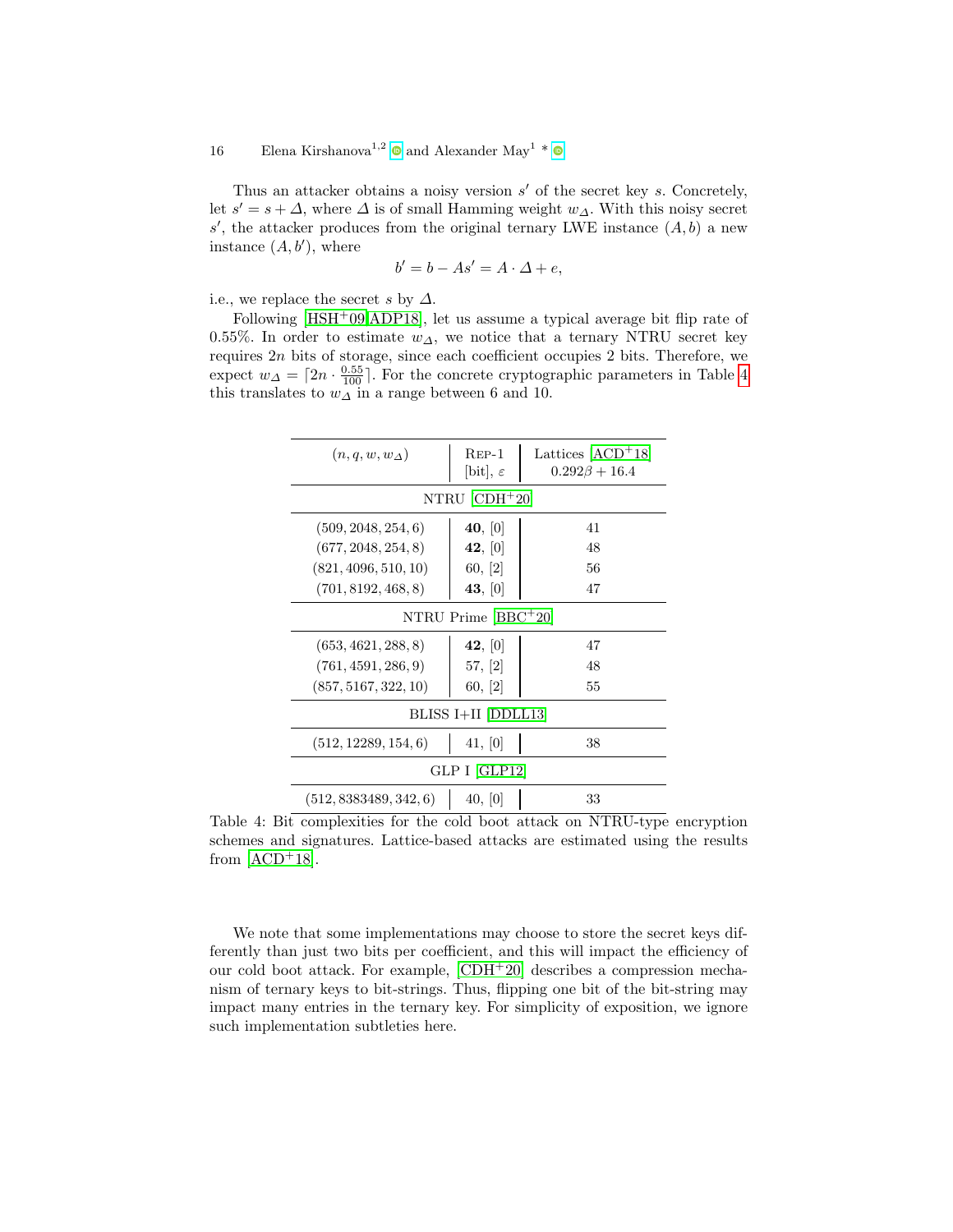<span id="page-16-1"></span>Let us now apply our Rep-1 attack to this new extremely sparse secret LWE setup. Concrete figures are given in Table [4.](#page-15-0) Since the secret is very sparse, we do not have to construct deep search trees to outperform lattice attacks. It is suffices to the consider depth-2 Rep-1 (or even sometimes Rep-0) algorithm. To estimate lattice-based attacks for sparse secret we use the estimator from  $[ACD<sup>+</sup>18]$  $[ACD<sup>+</sup>18]$  since it incorporates the so-called 'drop-and-solve' guessing technique for sparse secret, see [\[ACW19\]](#page-20-5).

This 'drop-and-solve' technique can be applied as well to our algorithm: we guess that a certain  $c$  coordinates of  $s'$  are 0 and remove these columns from the matrix A. The probability of guessing the 0's correctly is  $p_0 = \binom{w_\Delta}{n-c}/\binom{w_\Delta}{n}$ . The LWE problem becomes easier as the dimension is now  $n-c$ , but the overall runtime has to take the guessing into account. We find the optimal choice for c by exhaustive search. For our attack, the total saving is around a factor of 2 (i.e., one bit in the security level). For the parameter sets from Table [4](#page-15-0) our Rep-1 attack performs similar to or even better than lattice-based attacks.

# <span id="page-16-0"></span>7 More representations from the error vector

One of the alternatives to the approximate matching technique from the previous section is exact matching, where we explicitly enumerate all possible error vectors on the coordinates we merge on. The simplest algorithm, Rep-0, constructs a depth-2 tree of lists as follows. For some optimal integer  $0 \leq k \leq n$  (we explain how to choose it below), the top-most lists are of the form (cf. Eqs. [\(5\)](#page-7-1))

$$
L_1^{(2)} = \{ (s_1^{(2)} \in \mathcal{T}^{\frac{n}{2}}\left(\frac{w}{8}\right) \times 0^{\frac{n}{2}}) \} \times \{e_1^{(2)} \in \mathcal{T}^k\left(\frac{w_k}{4}\right) \}
$$
  
\n
$$
L_2^{(2)} = \{ (s_2^{(2)} \in 0^{\frac{n}{2}} \times \mathcal{T}^{\frac{n}{8}}\left(\frac{w}{2}\right)) \} \times \{e_2^{(2)} \in \mathcal{T}^k\left(\frac{w_k}{4}\right) \}
$$
  
\n
$$
L_3^{(2)} = \{ (s_3^{(2)} \in \mathcal{T}^{\frac{n}{2}}\left(\frac{w}{8}\right) \times 0^{\frac{n}{2}}) \} \times \{e_3^{(2)} \in \mathcal{T}^k\left(\frac{w_k}{4}\right) \}
$$
  
\n
$$
L_4^{(2)} = \{ (s_4^{(2)} \in 0^{\frac{n}{2}} \times \mathcal{T}^{\frac{n}{2}}\left(\frac{w}{8}\right)) \} \times \{e_4^{(2)} \in \mathcal{T}^k\left(\frac{w_k}{4}\right) \},
$$
  
\n(6)

where  $w_k$  is the expected weight of the error vector on k coordinates. These lists are of size  $\left| L_i^{(2)} \right| = {n/2 \choose w/8,w/8,} \cdot {w \choose w_k/8,w_k/8,}.$  Note that these lists, in addition to  $s_i$ 's, enumerate partial error vectors  $e_i$  such that when we merge  $L_1^{(2)}$  with  $L_2^{(2)}$ , and  $L_3^{(2)}$  with  $L_4^{(2)}$ , we obtain several solutions to the equation

$$
A(s_1^{(2)} + s_2^{(2)}) + (e_1 + e_2) = b - A(s_3^{(2)} + s_4^{(2)}) + (e_3 + e_4).
$$

In particular, we have on expectation  $\mathcal{R}_s = \binom{w/2}{w/4}^2$  representations of s as  $s = (s_1^{(2)} + s_2^{(2)}) + (s_3^{(2)} + s_4^{(2)})$ , while for e we have  $\mathcal{R}_e = \binom{w_k/2}{w_k/4}^2$  representations of the form  $e = (e_1^{(2)} + e_2^{(2)}) + (e_3^{(2)} + e_4^{(2)})$ . In total, there are  $\mathcal{R}_s \cdot \mathcal{R}_e$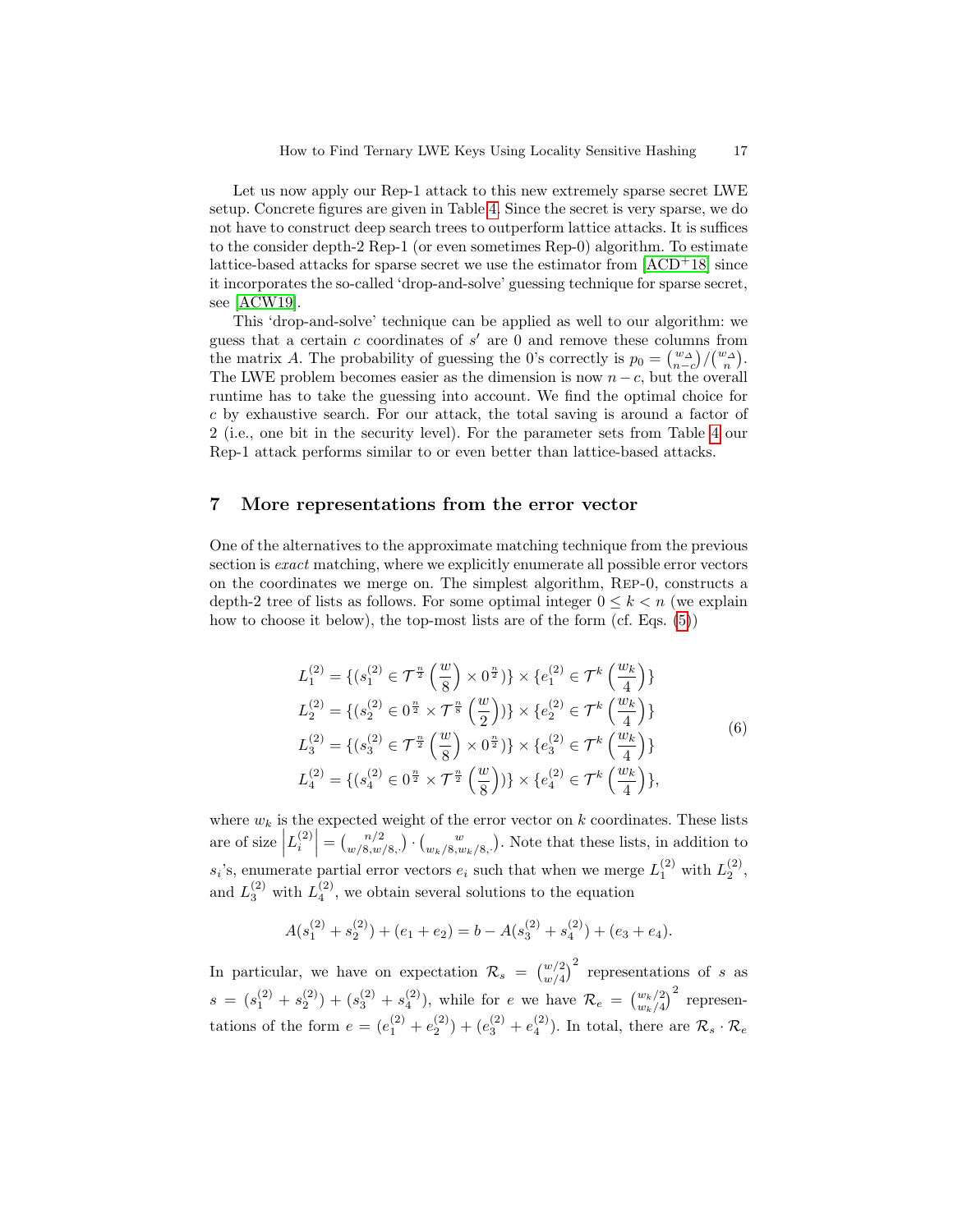representations of the solution  $(s, e)$ . Therefore, we construct a  $1/(\mathcal{R}_s \cdot \mathcal{R}_e)$ fraction of all  $(s_1^{(2)}, s_2^{(2)}, e_1^{(2)}, e_2^{(2)})$  by looking only at those that give  $As_1^{(2)} + e_1^{(2)} =$  $As_2^{(2)} - e_2^{(2)}$  mod q on k coordinates for the lists  $L_1, L_2$ , and only at those that give  $As_3^{(2)} + e_3^{(2)} = b - As_4^{(2)} - e_4^{(2)} \mod q$  on k coordinates for  $L_3, L_4$ . The k is chosen such that  $k \approx \log_q(\mathcal{R}_s \cdot \mathcal{R}_e)$ , so on expectation one solution quadruple  $(s_1^{(2)}, s_2^{(2)}; e_1^{(2)}, e_2^{(2)})$  survives.  $1, s_2, e_1, e_2$ 

After we merge and filter out pairs  $(s_1^{(2)}, s_2^{(2)})$  that do not satisfy  $s_1^{(2)} + s_2^{(2)} \in$  $\mathcal{T}^n\left(\frac{w}{4}\right)$  (analogously for  $e_1^{(2)} + e_2^{(2)}$ ,  $s_3^{(2)} + s_4^{(2)}$ , and  $e_3^{(2)} + e_4^{(2)}$ ) we obtain the following two lists

$$
L_1^{(1)} = \{s_1^{(1)} = s_1^{(2)} + s_2^{(2)} \in \mathcal{T}^n\left(\frac{w}{4}\right), e_1^{(1)} = e_1^{(2)} + e_2^{(2)} \in \mathcal{T}^k\left(\frac{w_k}{2}\right) :
$$
  
\n
$$
As_1^{(1)} + e_1^{(1)} = 0 \mod q \text{ on } k \text{ coordinates} \}
$$
  
\n
$$
L_2^{(1)} = \{s_2^{(1)} = s_3^{(2)} + s_4^{(2)} \in \mathcal{T}^n\left(\frac{w}{4}\right), e_2^{(1)} = e_3^{(2)} + e_4^{(2)} \in \mathcal{T}^k\left(\frac{w_k}{2}\right) :
$$
  
\n
$$
b - As_2^{(1)} - e_2^{(1)} = 0 \mod q \text{ on } k \text{ coordinates} \}
$$

These lists are of size  $|L_j| = |L_i^{(2)}|$  $\begin{bmatrix} -i \\ -i \end{bmatrix}$  $\sqrt[2]{(\mathcal{R}_s \cdot \mathcal{R}_e)}$ . It remains to merge the elements from  $L_1^{(1)}$  with the elements from  $L_2^{(1)}$  on  $n-k$  coordinates. We do that with Oldyzko's LSH. Overall, the time and space complexities are determined by max  $\left\{\left|L_i^{(2)}\right|,\left|L_j^{(1)}\right|,\left|L_j^{(1)}\right|$  $\binom{2}{2^{n-k}}$  for  $1 \leq i \leq 4, 1 \leq j \leq 2$ .

The concrete cost of this attack is given in the column Rep-0 in Table [5.](#page-18-0) From the table, one concludes that this approach performs similarly to the LSH Rep-0 algorithm from the Section [4.](#page-8-1) Similar to Rep-1 algorithms, the algorithm with representations for error becomes faster when we add representations of 0's and more levels. The details of this extension are given below. We note that with these additional representations we achieve the runtimes that are comparable with those for the LSH algorithms, cf. Table [5.](#page-18-0)

#### 7.1 Representations of 0 for the error vector

Let us consider an algorithm that constructs a depth-3 tree of lists. The reader is advised to follow Figure [3](#page-21-0) while reading this description. We implicitly assume that all fractions that appear are integers by appropriate rounding. We count the levels from bottom to top starting with 0, e.g., on level 3 we have 8 lists. The algorithm is parametrised by two 2-dimensional arrays  $\varepsilon_s$  and  $\varepsilon_e$ , whose values represent the number of additional 1's and -1's for the secret s added on level 2  $(\varepsilon_s[2])$  and on level 1  $(\varepsilon_s[1])$ . These values are subject to optimisations and, for concrete parameters, are given in Table [5.](#page-18-0)

On each level we target a certain weight of the secret  $s^{(0)} := s$ . Enumeration for s here is exactly the same as in Section [2.](#page-2-1) That is, starting from the bottom, where the solution s is of weight w, i.e.,  $s \in \mathcal{T}^n(w/2)$ , we split s into  $s =$  $s_1^{(1)} + s_2^{(1)}$ , thus giving us, as in the previous section,  ${w/2 \choose w/4}^2$  ways to represent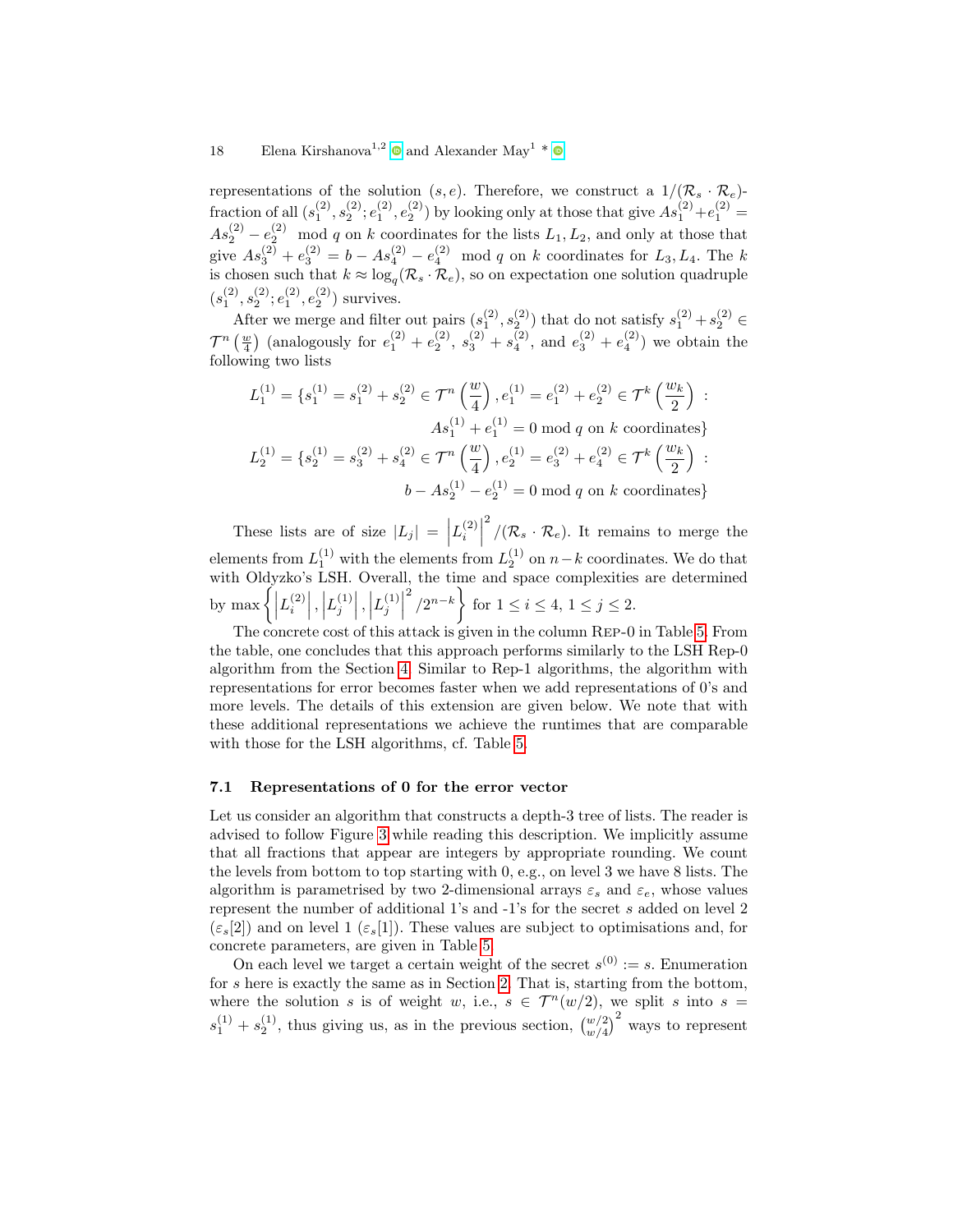<span id="page-18-1"></span><span id="page-18-0"></span>

| (n,q,w)                 | $REP-0$ | $REP-1$ | $\varepsilon_s, \varepsilon_e$<br>depth 3 | $REP-1$ | $\varepsilon_s, \varepsilon_e$<br>depth 4 |  |
|-------------------------|---------|---------|-------------------------------------------|---------|-------------------------------------------|--|
| NTRU IEEE [IEE08]       |         |         |                                           |         |                                           |  |
| (401, 2048, 226)        | 251     | 196     | [14, 4], [6, 0]                           | 173     | [26, 10, 4], [0, 0, 0]                    |  |
| (449, 2048, 268)        | 279     | 217     | [12, 4], [2, 0]                           | 189     | [32, 10, 4], [0, 0, 0]                    |  |
| (677, 2048, 314)        | 403     | 290     | [16, 6], [0, 0]                           | 258     | [32, 16, 6], [6, 0, 0]                    |  |
| (1087, 2048, 240)       | 438     | 330     | [16,6], [0,0]                             | 300     | [34, 14, 2], [0, 0, 0]                    |  |
| (541, 2048, 98)         | 203     | 158     | [18, 4], [0, 0]                           | 150     | [22, 6, 4], [0, 0, 0]                     |  |
| (613, 2048, 110)        | 219     | 165     | [8, 2], [0, 0]                            | 161     | [20, 6, 4], [0, 0, 0]                     |  |
| (887, 2048, 162)        | 326     | 241     | [18, 6], [0, 0]                           | 234     | [26, 8, 0], [8, 2, 0]                     |  |
| (1171, 2048, 212)       | 428     | 326     | [16, 4], [0, 0]                           | 297     | [34, 10, 0], [0, 0, 0]                    |  |
| (659, 2048, 76)         | 184     | 147     | [8,0], [0,0]                              | 147     | [20, 8, 0], [0, 0, 0]                     |  |
| (761, 2048, 84)         | 204     | 156     | [6, 0], [0, 0]                            | 156     | [18, 6, 2], [0, 0, 0]                     |  |
| (1087, 2048, 126)       | 291     | 220     | [16, 4], [0, 0]                           | 214     | [24, 8, 2], [0, 0, 0]                     |  |
| (1499, 2048, 158)       | 385     | 286     | [16, 2], [0, 0]                           | 280     | [24, 8, 0], [8, 2, 0]                     |  |
| NTRUEnc $[CDH^+20]$     |         |         |                                           |         |                                           |  |
| (509, 2048, 254)        | 300     | 228     | [12, 4], [0, 0]                           | 198     | [32, 10, 6], [0, 0, 0]                    |  |
| (677, 2048, 254)        | 360     | 265     | [16, 6], [8, 2]                           | 235     | [32, 12, 4], [0, 0, 0]                    |  |
| (821, 4096, 510)        | 521     | 402     | [16, 6], [0, 0]                           | 365     | [32, 18, 8], [8, 2, 0]                    |  |
| (701, 8192, 468)        | 464     | 358     | [10, 8], [0, 0]                           | 296     | [34, 16, 8], [0, 0, 0]                    |  |
| NTRU Prime $[BBC + 20]$ |         |         |                                           |         |                                           |  |
| (653, 4621, 288)        | 366     | 270     | [16, 6], [0, 0]                           | 237     | [32, 14, 6], [0, 0, 0]                    |  |
| (761, 4591, 286)        | 403     | 299     | [16, 6], [0, 0]                           | 269     | [32, 16, 10], [4, 0, 0]                   |  |
| (857, 5167, 322)        | 468     | 339     | [14, 6], [0, 0]                           | 317     | [34, 14, 2], [0, 0, 0]                    |  |
| BLISS I+II [DDLL13]     |         |         |                                           |         |                                           |  |
| (512, 12289, 154)       | 316     | 244     | [14, 4], [0, 0]                           | 208     | [26, 16, 4][0, 0, 0]                      |  |
| GLP I [GLP12]           |         |         |                                           |         |                                           |  |
| (512, 8383489, 342)     | 327     | 250     | [6, 4], [0, 0]                            | 214     | [30, 14, 4] [0, 0, 0]                     |  |

Table 5: Bit complexities of the Rep-0, Rep-1 with depth-3 search tree, and Rep-1 with depth-4 search tree algorithms with additional representations coming from enumerating the error vector. In some cases this approach gives slightly better results than the algorithm from Section [4.](#page-8-1) We mark them in bold.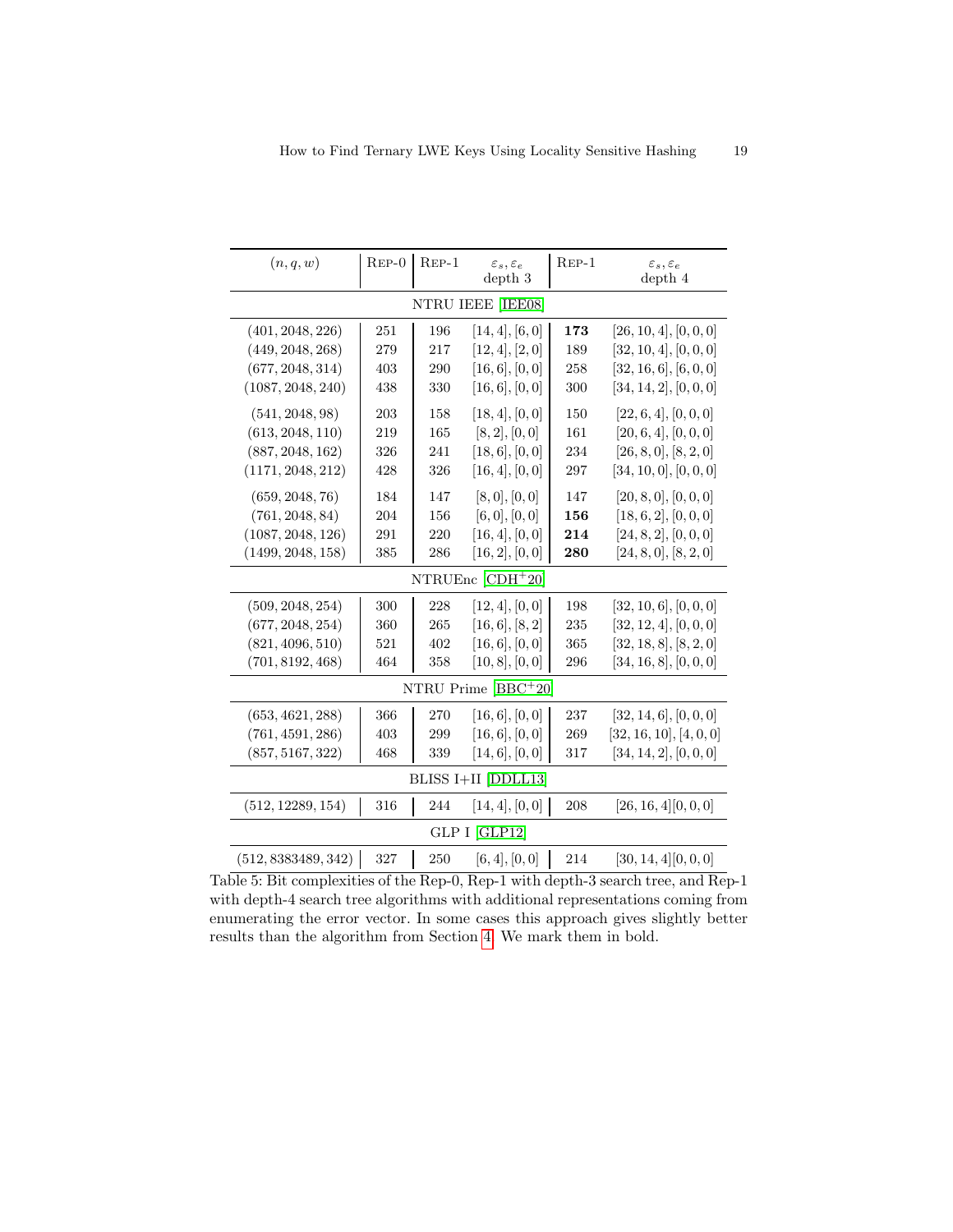1's and -1's in s, and  $\binom{n-w}{\varepsilon_s[1],\varepsilon_s[1],\cdot}$  ways to represent 0's in s. The total number of representations for  $s$  is on level 1 therefore,

$$
\mathcal{R}_s^{(1)} = {w/2 \choose w/4}^2 \cdot {n-w \choose \varepsilon_s[1], \varepsilon_s[1],}.
$$

Next, we go one level up by splitting  $s_1^{(1)}$  (analogously for  $s_2^{(1)}$ ) into two vectors  $s_1^{(2)}, s_2^{(2)}$ , each from  $\mathcal{T}^n(\frac{w}{8} + \frac{\varepsilon_s[1]}{2} + \varepsilon_s[2])$ . Therefore, the 1's and -1's in  $s_1^{(1)}$  can be represented in  $\binom{w/4+\varepsilon_s[1]}{w/8+\varepsilon_s[1]/2}^2$  ways, while for 0's of  $s_1^2$  we have  $\binom{n-w/2-2\varepsilon_s[1]}{\varepsilon_s[2],\varepsilon_s[2],\cdot}$ representations. In total on level 2, we have

$$
\mathcal{R}_s^{(2)} = \binom{w/4 + \varepsilon_s[1]}{w/8 + \varepsilon_s[1]/2}^2 \cdot \binom{n - w/2 - 2\varepsilon_s[1]}{\varepsilon_s[2], \varepsilon_s[2], \cdot}
$$

representations for s. Depth-3 algorithm will enumerate them in the meet-inmiddle way by considering  $s_1^2 = s_1^3 + s_2^3$ , where  $s_i^3 \in \mathcal{T}^{n/2}(\frac{w}{16} + \frac{\varepsilon_s[1]}{4} + \frac{\varepsilon_s[2]}{2})$ .

In order to understand how we enumerate partial errors, let us now go from top to bottom. On each level above the merging, we additionally enumerate the error vectors for the coordinates we are going to merge on. For example, on level 3, we enumerate all vectors  $e_1, e_2$  from  $\mathcal{T}^{k2}(\frac{w_{k2}}{4} + \varepsilon_e[2])$ , where  $w_{k2}$  is the expected weight of e on some k2 coordinates.

$$
L_i = \{s_i \in \mathcal{T}^{\frac{n}{2}}\left(\frac{w}{16} + \frac{\varepsilon[1]}{4} + \frac{\varepsilon[2]}{2}\right) \times 0^{\frac{n}{2}}\} \times \{e_i \in \mathcal{T}^{k2}\left(\frac{w_{k2}}{4} + \varepsilon_e[2]\right)\}, \ i - \text{odd}
$$
\n
$$
L_i = \{s_i \in 0^{\frac{n}{2}} \times \mathcal{T}^{\frac{n}{2}}\left(\frac{w}{16} + \frac{\varepsilon[1]}{4} + \frac{\varepsilon[2]}{2}\right)\} \times \{e_i \in \mathcal{T}^{k2}\left(\frac{w_{k2}}{4} + \varepsilon_e[2]\right)\}, \ i - \text{even}.
$$

We now explain how we choose k2. When we merge, say,  $L_1^{(3)}$  with  $L_2^{(3)}$  into  $L_1^{(2)}$ , we want to make sure that in  $L_1^{(2)}$  there remains on expectation one solution quadruple  $(s_1, e_1), (s_2, e_2)$  that satisfies  $As_1 + e_1 = As_2 + e_2 \text{ mod } q$ . As usual, we do so by considering only those  $(s_1, e_1), (s_2, e_2)$  for which  $As_1 + e_1 = As_2 +$  $e_2$  mod  $q$  on  $k2$  coordinates. Note that the number of ways to represent the error vector e on k2 coordinates as  $e = e_1 + e_2$  is

$$
\mathcal{R}_e^{(2)} = \binom{w_{k2}/2}{w_{k2}/4}^2 \cdot \binom{n-w_{k2}}{\varepsilon_e[2], \varepsilon_e[2], \cdot},
$$

where the first multiple counts the number of representations of 1's and -1's, while the second computes the number of representations of 0's in  $e$  on  $k2$  coordinates. Thus the value k2 is chosen to satisfy  $k2 = \log_q(\mathcal{R}^{(2)}) = \log_q(\mathcal{R}^{(2)}_e \cdot \mathcal{R}^{(2)}_e)$ . This is an equation in  $k2$  that can be found for concrete parameters.

The top-level lists are merged into 4 lists:

$$
L_i^{(2)} = \{s_i^{(2)} \in \mathcal{T}^n \left(\frac{w}{8} + \frac{\varepsilon_s[1]}{2}\right), e_i \in \mathcal{T}^{k2} \left(\frac{w_{k2}}{2}\right):
$$
  

$$
As_i + e_i = 0 \text{ mod } q \text{ on } k2 \text{ coordinates}\},\
$$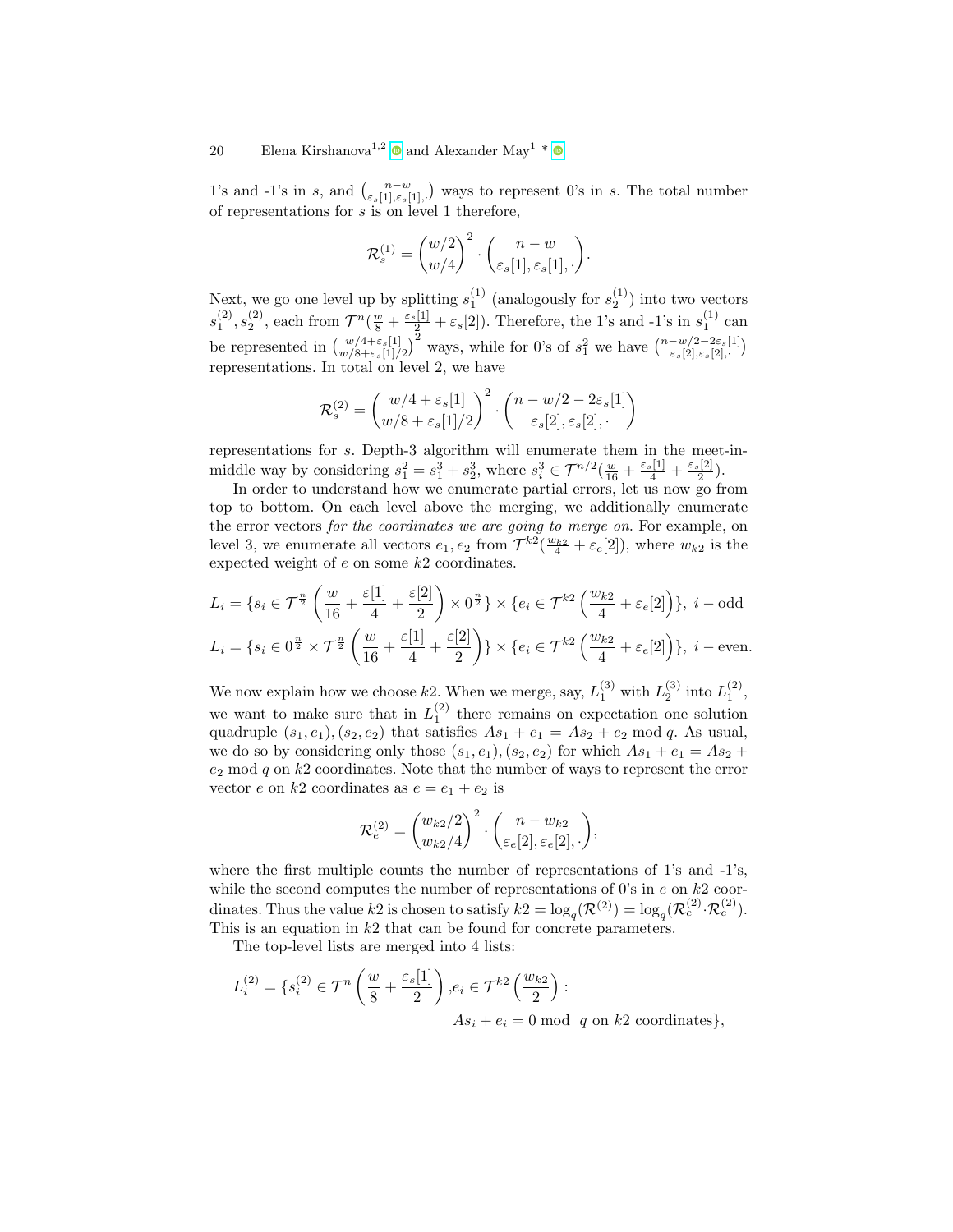for  $i \leq 4$ . We augment each such list with the set  $\{e_i \in \mathcal{T}^{k_1}(w_{k_1}/4 + \varepsilon[1])\},\$ where  $k1$  is the number of coordinates we are going to merge on. Therefore, the number of representations on level 1, i.e., after we merge on level 2, is  $\mathcal{R}^{(1)}$  =  $\mathcal{R}^{(1)}_e \cdot \mathcal{R}^{(1)}_s$ , where

$$
\mathcal{R}_e^{(1)} = \binom{w_{k1}/2}{w_{k1}/4}^2 \cdot \binom{n-w_{k1}}{\varepsilon_e[1], \varepsilon_e[1], \cdot},
$$

and  $k := k1 + k2 = \log_q(\mathcal{R}^{(1)})$ . This gives us an equation in k1. We now have two lists  $L_1^{(1)}$ ,  $L_2^{(2)}$ , which contain on expectation one pair  $s_1^{(1)}$ ,  $s_2^{(1)}$  that sums to the secret s and one pair  $e_1^{(1)}, e_1^{(2)}$  that sums to the error e on k coordinates. We find these elements using Odlyzko's LSH on the remaining  $n - k$  coordinates.

The overall runtime is determined by the cost of constructing the most expensive level (we remove the subscripts in the lists, since the lists on the same level are expected to have the same size):

$$
T = \max \left\{ \left| L^{(3)} \right|, \frac{\left| L^{(3)} \right|^2}{q^{k1}}; \left| L^{(2)} \right|, \frac{\left| L^{(2)} \right|^2}{q^{k2}}; \left| L^{(1)} \right|, \frac{\left| L^{(1)} \right|^2}{2^{n-k1-k2}} \right\}.
$$

For concrete parameters the value for T is found by optimising  $k_1$  and  $k_2$ .

# References

- <span id="page-20-3"></span>ACD<sup>+</sup>18. Martin R. Albrecht, Benjamin R. Curtis, Amit Deo, Alex Davidson, Rachel Player, Eamonn W. Postlethwaite, Fernando Virdia, and Thomas Wunderer. Estimate all the LWE, NTRU schemes! In Dario Catalano and Roberto De Prisco, editors, SCN 18, volume 11035 of LNCS, pages 351– 367. Springer, Heidelberg, September 2018. [13,](#page-12-1) [16,](#page-15-1) [17](#page-16-1)
- <span id="page-20-5"></span>ACW19. Martin R. Albrecht, Benjamin R. Curtis, and Thomas Wunderer. Exploring trade-offs in batch bounded distance decoding. In Kenneth G. Paterson and Douglas Stebila, editors, SAC 2019, volume 11959 of LNCS, pages 467–491. Springer, Heidelberg, August 2019. [17](#page-16-1)
- <span id="page-20-1"></span>ADP18. Martin R. Albrecht, Amit Deo, and Kenneth G. Paterson. Cold boot attacks on ring and module LWE keys under the NTT. IACR TCHES, 2018(3):173– 213, 2018. [https://tches.iacr.org/index.php/TCHES/article/view/7273.](https://tches.iacr.org/index.php/TCHES/article/view/7273) [3,](#page-2-2) [16](#page-15-1)
- <span id="page-20-2"></span>AI06. Alexandr Andoni and Piotr Indyk. Near-optimal hashing algorithms for approximate nearest neighbor in high dimensions. In 47th FOCS, pages 459–468. IEEE Computer Society Press, October 2006. [4](#page-3-1)
- <span id="page-20-4"></span>APS15. Martin R. Albrecht, Rachel Player, and Sam Scott. On the concrete hardness of learning with errors. Journal of Mathematical Cryptology, 9(3):169– 203, 2015. [15](#page-14-1)
- <span id="page-20-0"></span>BBC<sup>+</sup>20. Daniel J. Bernstein, Billy Bob Brumley, Ming-Shing Chen, Chitchanok Chuengsatiansup, Tanja Lange, Adrian Marotzke, Bo-Yuan Peng, Nicola Tuveri, Christine van Vredendaal, and Bo-Yin Yang. NTRU Prime: round 3, 2020. [https://ntruprime.cr.yp.to/nist/ntruprime-20201007.pdf.](https://ntruprime.cr.yp.to/nist/ntruprime-20201007.pdf) [2,](#page-1-2) [14,](#page-13-1) [15,](#page-14-1) [16,](#page-15-1) [19](#page-18-1)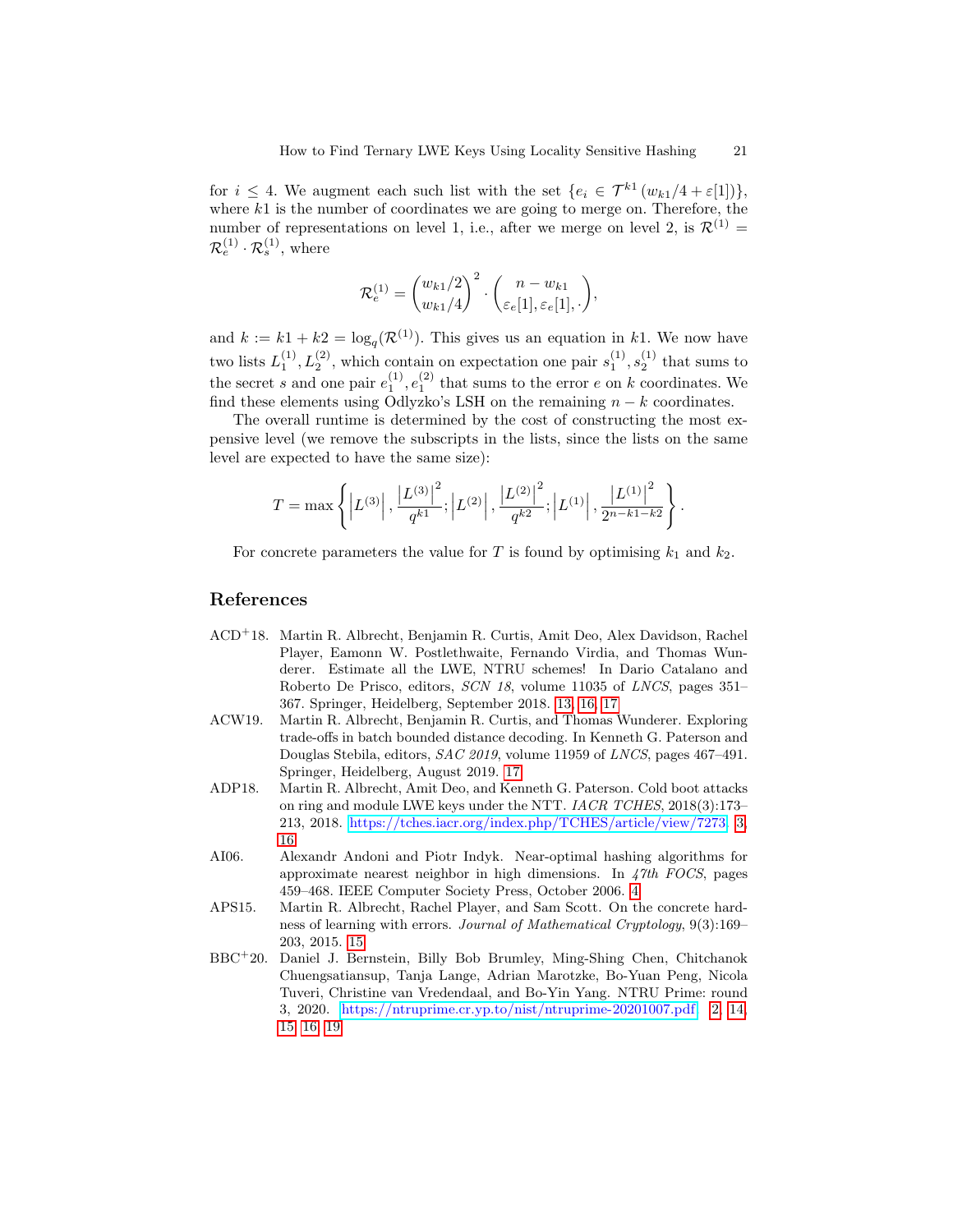<span id="page-21-0"></span>

Fig. 3: Rep-1 algorithm of depth-3 with representations for the error vector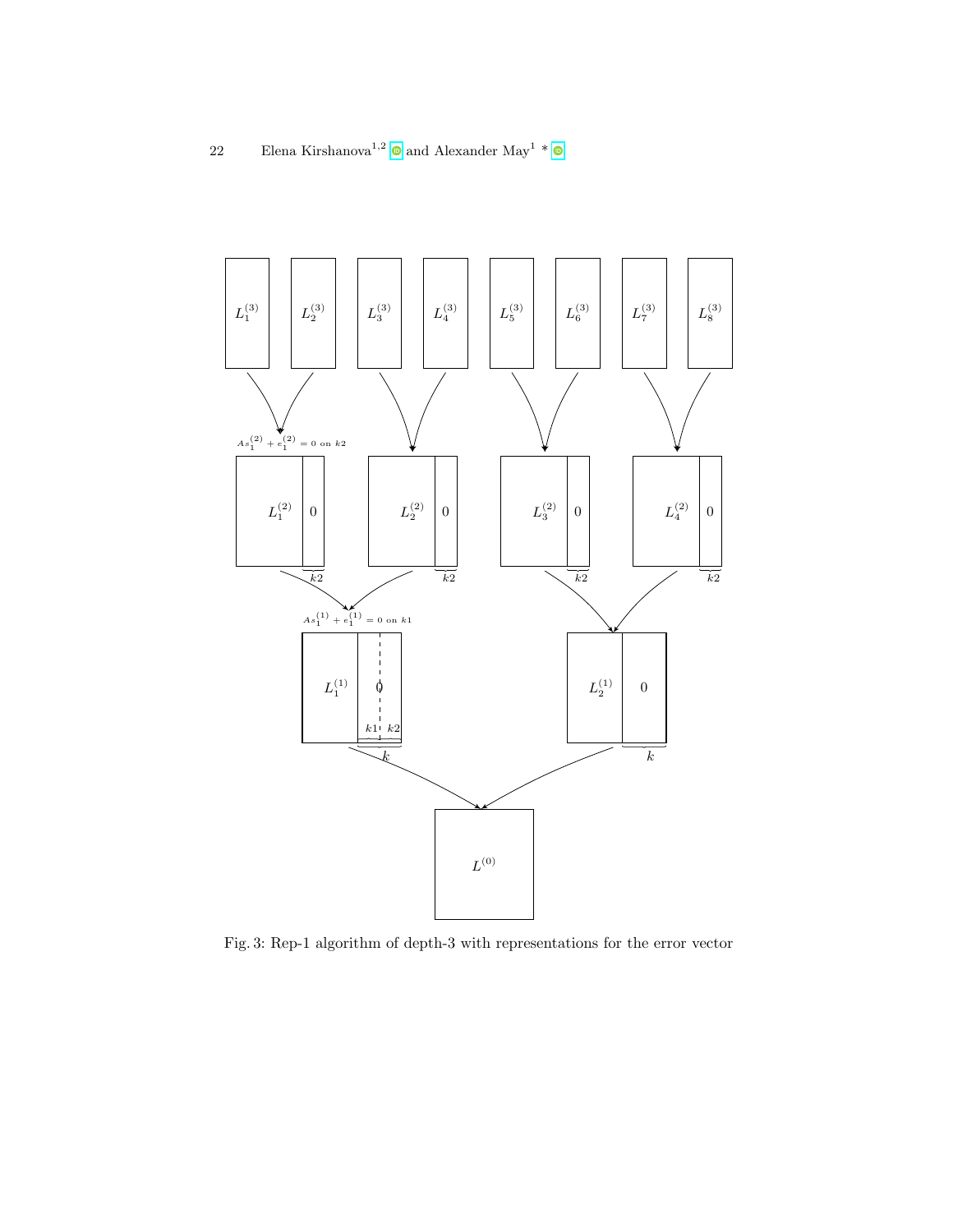- <span id="page-22-2"></span>BCJ11. Anja Becker, Jean-Sébastien Coron, and Antoine Joux. Improved generic algorithms for hard knapsacks. In Kenneth G. Paterson, editor, EURO- $CRYPT 2011$ , volume 6632 of *LNCS*, pages 364–385. Springer, Heidelberg, May 2011. [2](#page-1-2)
- <span id="page-22-10"></span>BDGL16. Anja Becker, L´eo Ducas, Nicolas Gama, and Thijs Laarhoven. New directions in nearest neighbor searching with applications to lattice sieving. In Robert Krauthgamer, editor, 27th SODA, pages 10–24. ACM-SIAM, January 2016. [15](#page-14-1)
- <span id="page-22-3"></span>BJMM12. Anja Becker, Antoine Joux, Alexander May, and Alexander Meurer. Decoding random binary linear codes in  $2^{n/20}$ : How  $1 + 1 = 0$  improves information set decoding. In David Pointcheval and Thomas Johansson, editors, EUROCRYPT 2012, volume 7237 of LNCS, pages 520–536. Springer, Heidelberg, April 2012. [2](#page-1-2)
- <span id="page-22-6"></span> $CDH<sup>+</sup>20.$  Cong Chen, Oussama Danba, Jeffrey Hoffstein, Andreas Hülsing, Joost Rijneveld, John M. Schanck, Tsunekazu Saito, Peter Schwabe, William Whyte, Keita Xagawa, Takashi Yamakawa, and Zhenfei Zhang. PQC round-3 candidate: NTRU. technical report, 2020. [https://ntru.org/f/ntru-20190330.pdf.](https://ntru.org/f/ntru-20190330.pdf) [2,](#page-1-2) [14,](#page-13-1) [15,](#page-14-1) [16,](#page-15-1) [19](#page-18-1)
- <span id="page-22-4"></span>DDGR20. Dana Dachman-Soled, Léo Ducas, Huijing Gong, and Mélissa Rossi. LWE with side information: Attacks and concrete security estimation. In Daniele Micciancio and Thomas Ristenpart, editors, CRYPTO 2020, Part II, volume 12171 of LNCS, pages 329–358. Springer, Heidelberg, August 2020. [2,](#page-1-2) [3,](#page-2-2) [14](#page-13-1)
- <span id="page-22-7"></span>DDLL13. Léo Ducas, Alain Durmus, Tancrède Lepoint, and Vadim Lyubashevsky. Lattice signatures and bimodal Gaussians. In Ran Canetti and Juan A. Garay, editors, CRYPTO 2013, Part I, volume 8042 of LNCS, pages 40–56. Springer, Heidelberg, August 2013. [2,](#page-1-2) [14,](#page-13-1) [15,](#page-14-1) [16,](#page-15-1) [19](#page-18-1)
- <span id="page-22-8"></span>GLP12. Tim Güneysu, Vadim Lyubashevsky, and Thomas Pöppelmann. Practical lattice-based cryptography: A signature scheme for embedded systems. In Emmanuel Prouff and Patrick Schaumont, editors, CHES 2012, volume 7428 of LNCS, pages 530–547. Springer, Heidelberg, September 2012. [2,](#page-1-2) [14,](#page-13-1) [15,](#page-14-1) [16,](#page-15-1) [19](#page-18-1)
- <span id="page-22-1"></span>HJ10. Nick Howgrave-Graham and Antoine Joux. New generic algorithms for hard knapsacks. In Henri Gilbert, editor, EUROCRYPT 2010, volume 6110 of LNCS, pages 235–256. Springer, Heidelberg, May / June 2010. [2](#page-1-2)
- <span id="page-22-0"></span>HPS98. Jeffrey Hoffstein, Jill Pipher, and Joseph H. Silverman. Ntru: A ring-based public key cryptosystem. In Proceedings of the Third International Symposium on Algorithmic Number Theory, ANTS-III, page 267288. Springer-Verlag, 1998. [2,](#page-1-2) [4](#page-3-1)
- <span id="page-22-11"></span>HSH<sup>+</sup>09. J. Alex Halderman, Seth D. Schoen, Nadia Heninger, William Clarkson, William Paul, Joseph A. Calandrino, Ariel J. Feldman, Jacob Appelbaum, and Edward W. Felten. Lest we remember: Cold-boot attacks on encryption keys. Commun. ACM, 52(5):9198, May 2009. [15,](#page-14-1) [16](#page-15-1)
- <span id="page-22-5"></span>IEE08. IEEE standard specification for public key cryptographic techniques based on hard problems over lattices. IEEE Std 1363.1-2008, pages 1–81, 2008. [2,](#page-1-2) [3,](#page-2-2) [14,](#page-13-1) [15,](#page-14-1) [19](#page-18-1)
- <span id="page-22-9"></span>IM98. Piotr Indyk and Rajeev Motwani. Approximate nearest neighbors: Towards removing the curse of dimensionality. In Proceedings of the Thirtieth Annual ACM Symposium on Theory of Computing, STOC '98, page 604613, 1998. [4,](#page-3-1) [5](#page-4-6)